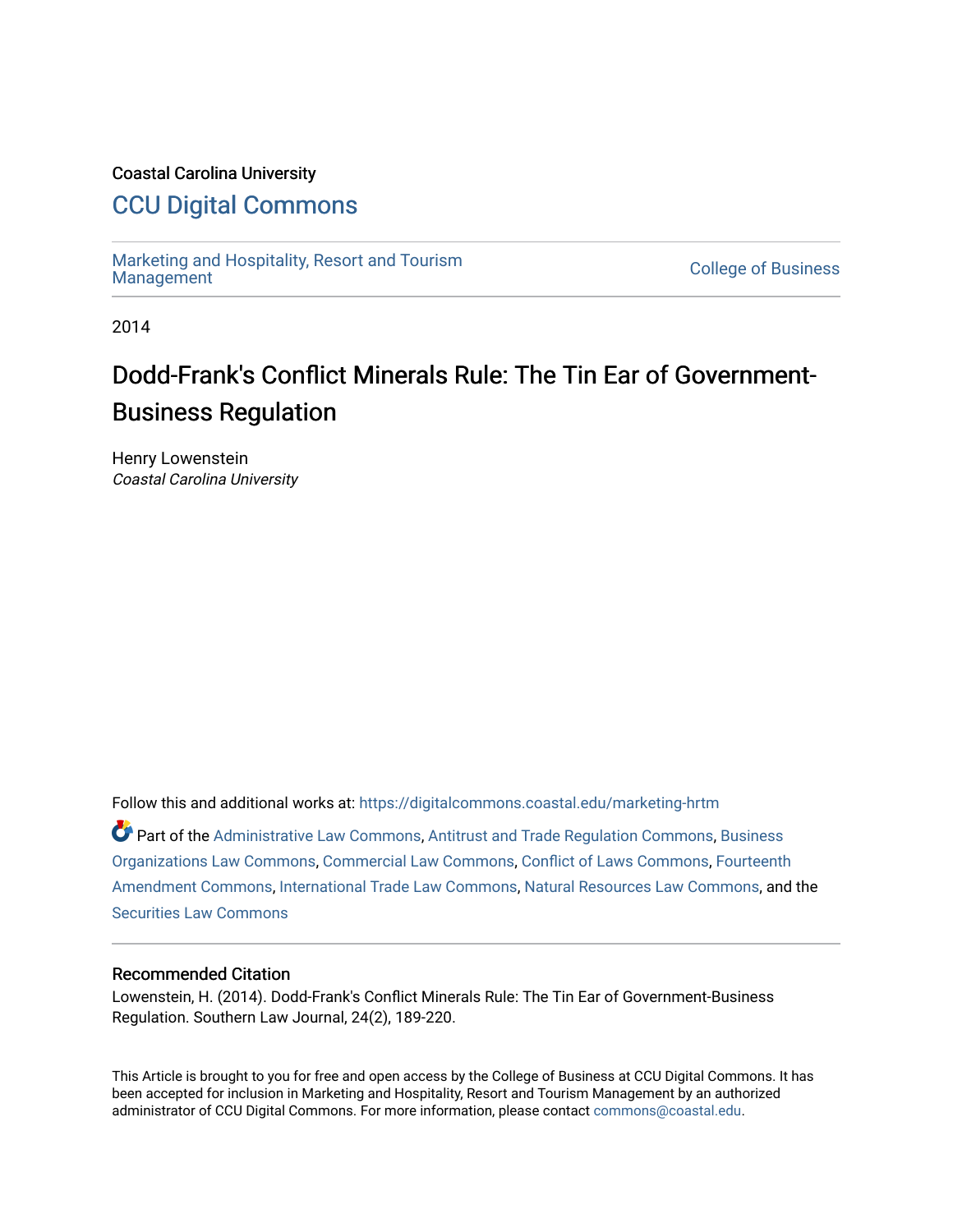# **DODD-FRANK'S CONFLICT MINERALS RULE: THE** *TIN EAR* **OF GOVERNMENT-BUSINESS REGULATION**

HENRY LOWENSTEIN<sup>\*</sup>

From 2007-2012 the United States encountered its longest and deepest economic recession since the 1930's. Most analysts attribute the economic contraction's proximate cause to a systemic meltdown in the national and world financial markets. This occurred due to the convergence of government policy stimulating irrational lending practices in real estate (subprime mortgages), weak financial instruments based upon them along with hedge fund manipulations and questionable if not fraudulent practices of major financial institutions.<sup>1</sup> Major financial institutions risked insolvency, required government intervention<sup>2</sup> and some such as the venerable financial house, Lehman Brothers, went out of business altogether.

Out of investigations and resultant public political pressure, Congress enacted the most sweeping banking and financial service market structural reforms since the *Glass-Steagall Act of 1933*. 3 Thus, came about the lengthy and controversial *Dodd-Frank Wall Street Reform and Consumer Protection*  Act of 2010.<sup>4</sup> Not unlike other legislation by Congress, deep within it's over 2,300 page of statutory text were provisions having nothing to do with the financial services market or any cognizable theme of the legislation itself.

This paper examines one of those unrelated provisions, which have recently come to light with recent realization of its potential massive adverse impacts on business, manufacturing, and ultimately consumer costs of products. Buried within *Dodd-Frank's* statutory text is Section 1502, known as the "Conflict Minerals Provision"<sup>5</sup> (later developed into a "rule" and hereafter "CMR"). The provision establishes a requirement that

<sup>\*</sup>Ph.D., Professor, Management and Law, James P. and Elizabeth R. Blanton College of Business Leadership Professor, Coastal Carolina University, Conway, S.C. 1 *See* Joseph E. Stiglitz, *Interpreting the Causes of the Great Recession of 2008*, BIS

CONFERENCE LECTURE, June 2009, http://fcic-static.law.stanford.edu/cdn\_media/fcic-

testimony/2009-1020-Stiglitz-article-2.pdf; Kip Beckman, *What Caused the Financial Crises and Recession of 2008?,* INSIDE EDGE; CONF BD OF CANADA, February 16, 2010,

http://www.conferenceboard.ca/insideedge/2010/february-2010/feb16-what-caused-the.aspx. 2 Primarily the U.S. Treasury TARP Program (Troubled Asset Relief Program). *See*

Emergency Stabilization Act, P.L. 110-34 (2008). TARP was an over \$1 billion purchase by the U.S. government of financial institution assets to retain their institutional liquidity. 3 <sup>3</sup> Pub. L. 73-66, 48 Stat. 162 et. seq. (1933).

 $4$  Pub. L. 111-203; 124 Stat. 1376-2223 (2010) (hereafter referred to as "Dodd-Frank").  $^{5}$  *Id.* 8 1502.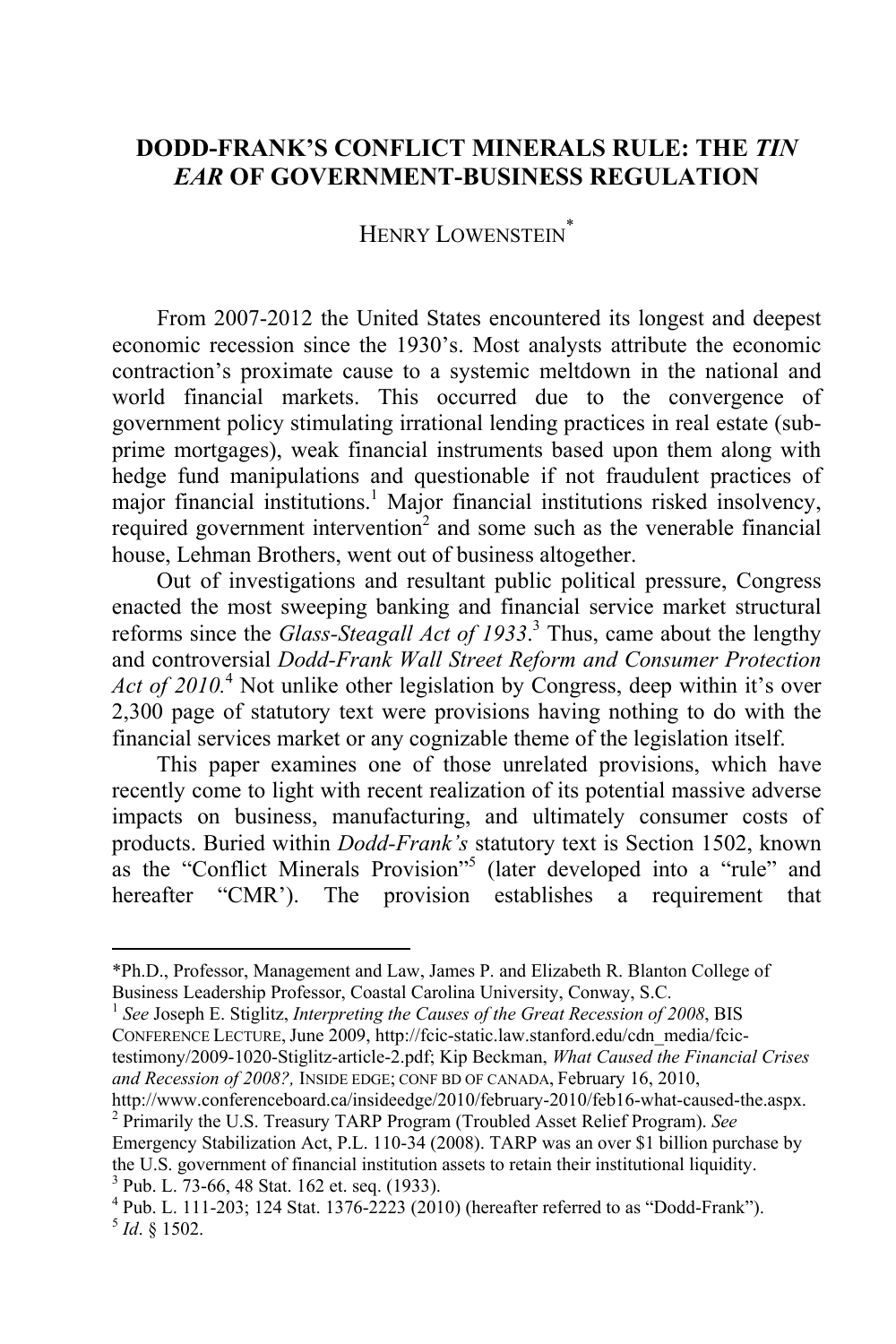manufacturers who are publicly listed corporations trace, certify and report the origins and use of four specific minerals, gold and the "Three T's" (tin, tungsten and tantalum) used in modern day manufacturing to verify they did not originate from mines in the "Democratic Republic of Congo (formerly Zaire) or adjoining countries."<sup>6</sup> These minerals are collectively known as so called, "Conflict Minerals."7 The law neither bans the purchase, import or use of these minerals from the identified nations. Rather, it is (at this point) limited to reporting, but as this article will outline, that reporting is neither benign in its effect nor limited in its cost burden to industry.

The law further delegated regulations and enforcement of CMR not to an existing federal regulatory agency most qualified in expertise and oversight of minerals or natural resource or import-exports, but to the U.S. Securities and Exchange Commission (SEC); a financial regulatory agency with no prior mission or expertise in any aspect remotely related to the subject matter jurisdiction imposed by Congressional mandate.<sup>8</sup> This was done at a time when the SEC is overwhelmed with financial market cases from its existing mission, *Dodd-Frank* financial market mandates, and the effect of 2013 federal budgetary sequestration reducing all agency budget resources.

Congress's choice of mechanism for §1502 raises serious questions about the legality of the law, the method chosen to address the issue, matters of equal protection of American firms and industries, the financial burden placed on both the SEC and businesses at a time of recession and public outcry (both among those against regulatory interference in Commerce and by those who approve of it), better effectiveness and efficiency in regulatory oversight. Indeed, at a time when both parties in Congress and the Executive branch agree in principle of the need to improve effectiveness and efficiency of government, the Conflict Minerals Rule presents one example of a "tin ear" in public policy and business law.

 $\overline{a}$  $^{6}$  *Id*.<br><sup>7</sup> The

<sup>&</sup>lt;sup>7</sup> The term "conflict mineral" is defined in Section 1502(e)(4) of the Act as (A) columbitetantalite, also known as coltan (the metal ore from which tantalum is extracted); cassiterite (the metal ore from which tin is extracted); gold; wolframite (the metal ore from which tungsten is extracted); or their derivatives; or (B) any other mineral or its derivatives determined by the Secretary of State to be financing conflict in the Democratic Republic of the Congo or an adjoining country. U.S. Securities and Exchange Commission, "Final Rule: Conflict Minerals," 17 C.F.R. Parts 240 and 249b [Release No. 34-67716, File No. S7-40-10], August 22, 2012. [Hereafter, referenced as "CMR"], at footnote 6. We reference in this paper from the original release. The Conflicts Mineral Rule was subsequently published in the Federal Register on September 12, 2012, *see* F.R. 77 (177) 56274 et. seq. 8

<sup>&</sup>lt;sup>8</sup> For example, the U.S. Government has agencies with better regulatory fit such as Commodity Futures Trading Commission, U.S. Department of Commerce, U.S. Customs Service, U.S. Department of Energy, U.S. Department of Interior or perhaps even the U.S. Geological Survey among others.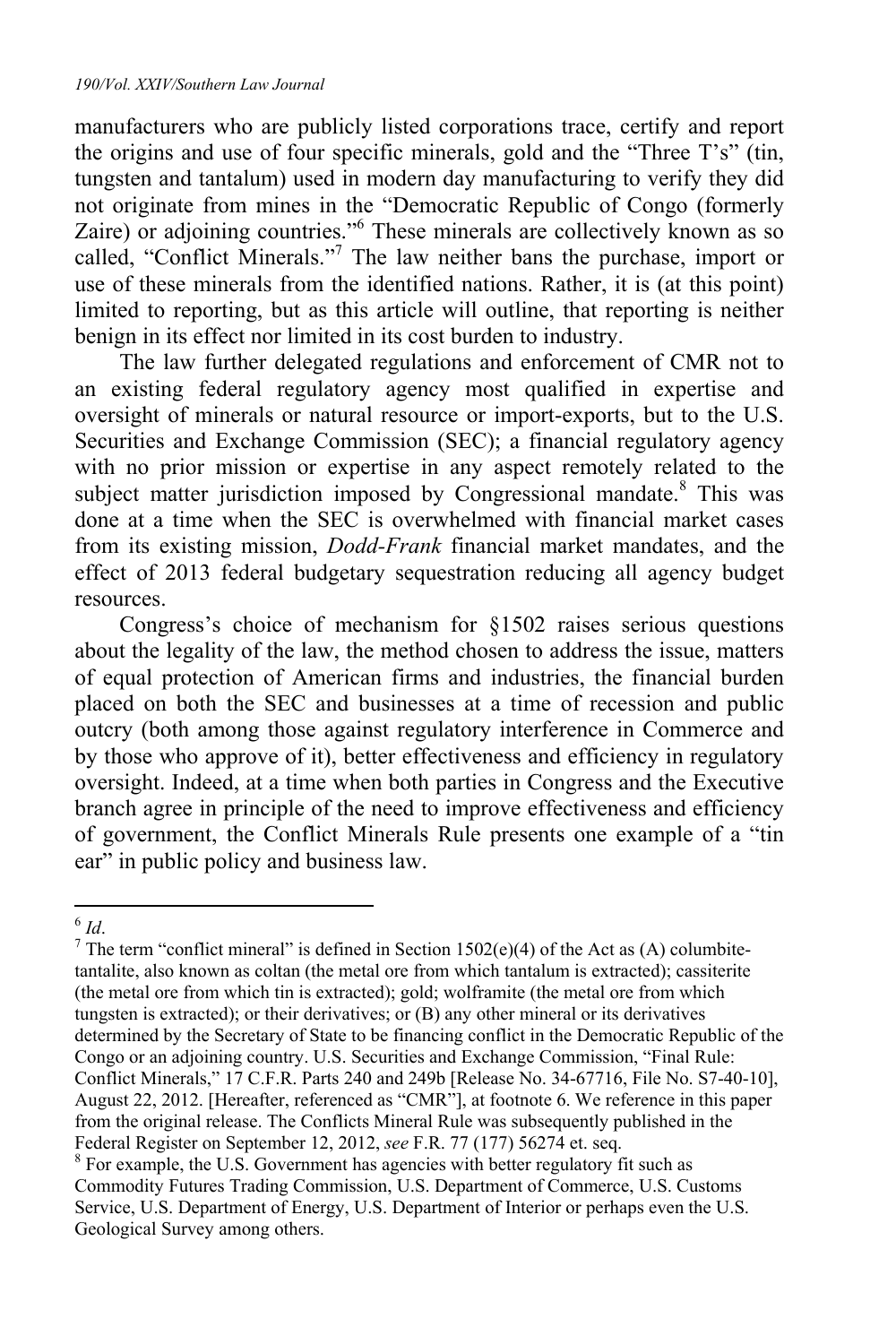Public policy debates often assert the inefficiency, cost burden and even illogical processes that occur in government regulation of business have the effect of delaying innovation, diverting management energy and adding deadweight costs to both the cost of production and the operation of government itself. The Conflict Minerals Rule presents us with the *perfect storm* object lesson on the perils of poorly defined government regulation, well meaning in its intent, but functionally expensive, irrational and inoperative in its implementation.

In this article we will discuss how the convergence of the CMR's deficiencies add to costs of business, inefficiencies in the regulatory structure, conflict with constitutional rights, legislative intent-statutory provisions; all producing a chaotic mix which serves to not only fail to achieve the purported public policy goal Congress established, but actually exacerbate the very human rights situation at issue. The CMR presents a case study in point of the long-standing historical observation that government makes for poor businessmen and businesses poor foreign policy diplomats.

This article will first provide an overview of the Conflicts Minerals Rule, the recent SEC implementation rules and its impact on business. In the second part, we examine the legal challenges to the law, many of which are already before the U.S. Court of Appeals for the District of Columbia Circuit in the *National Association of Manufacturers (NAM) v. SEC*, its initial hearings being scheduled for May 2013.<sup>9</sup>

Finally, we discuss conclusions and unintended consequences even now observed as the rule nears implementation.

#### **I. THE CONFLICTS MINERALS RULE: A CONFLICT OF POLICIES**

The famous American journalist and social critic, H. L. Mencken ("Sage of Baltimore"), ever skeptic of government once remarked, "The urge to save humanity is almost always a false front for the urge to rule."<sup>10</sup>

Whether out of humanitarian motives, or, a *Mencken*-*alluded* desire for economic control, Congress added §1502 into the *Dodd-Frank Act* to address its concerns with adverse humanitarian conditions in one African nation e.g. the Democratic Republic of Congo ("hereafter DRC"). In so doing, Congress posed a new and perhaps unprecedented sea change direction in traditional Federal business regulatory policy by implementing selective foreign policy

<sup>&</sup>lt;sup>9</sup> National Association of Manufacturers, Chamber of Commerce of the United States of America and Business Roundtable v. Securities and Exchange Commission, Amnesty International USA, Amnesty International, LTD, Case No. 12-1422, D.C. Cir., January 13, 2013. (Hereafter, referenced as "NAM") [Author's note: Final arguments were heard by the D.C. Cir. on January 7, 2014; decision pending at the time of writing of this article.] 10 *H. L Mencken Quotes*, http://www.whale.to/a/mencken.html (last visited March 18, 2013).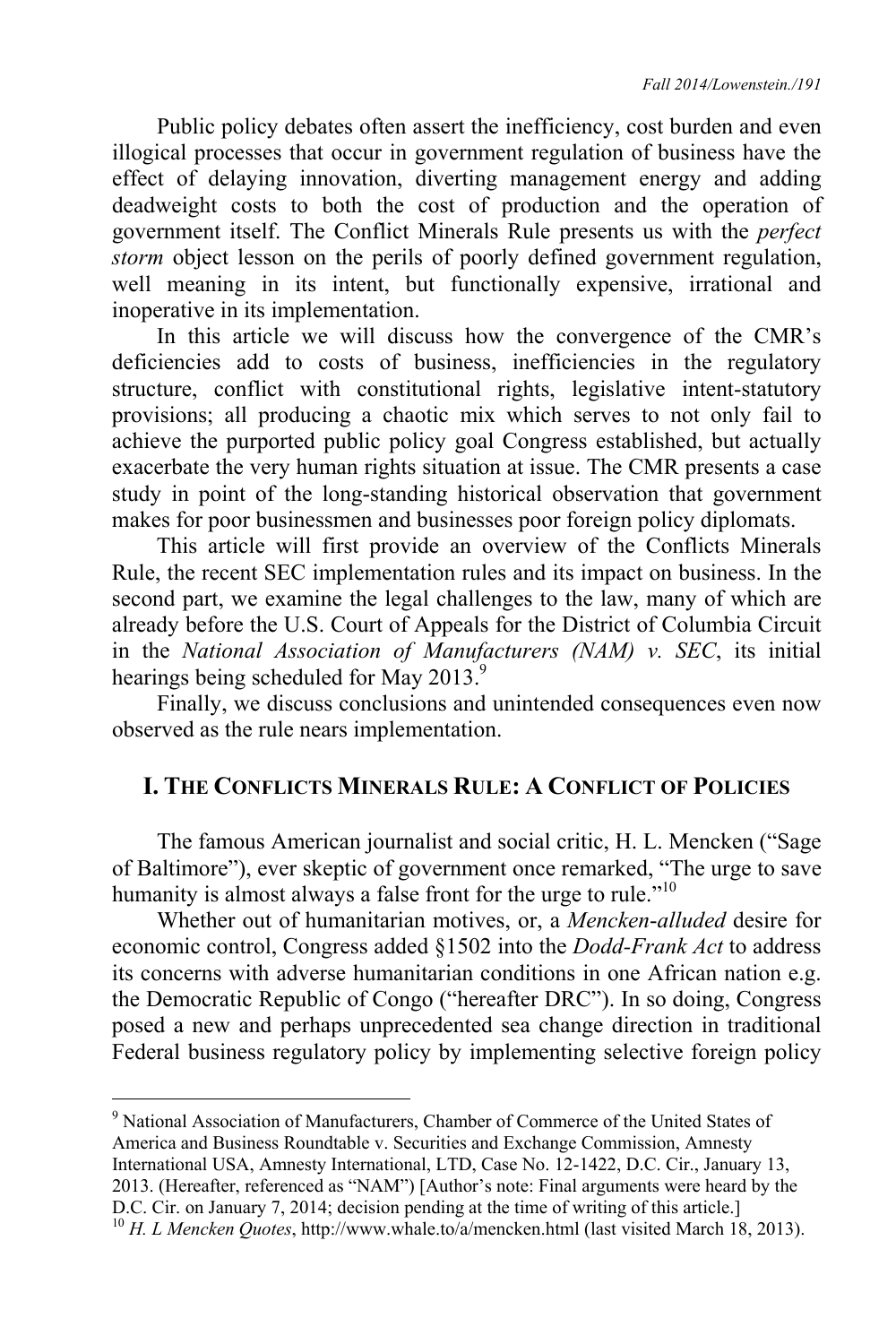and its attendant costs exclusively and directly upon publicly traded companies.

It further delegated oversight to non-traditional regulatory agencies.<sup>11</sup> Historically, U.S. regulatory structure placed oversight over federal mandates in the hands of agencies with specific subject matter, technical or legal expertise over the issue regulated. Thus, for example, the former Interstate Commerce Commission regulated railroads (later adding pipelines); $<sup>12</sup>$  The</sup> Federal Aviation Administration regulates aviation.<sup>13</sup> All expertise in nuclear minerals, materials and related atomic energy matters is given to the Nuclear Regulatory Commission (NRC).<sup>14</sup>

The Conflict Minerals Rule, however, presents a regulatory anomaly. Here the rule governs manufacturers (and *only* those in publicly-listed firms), over very narrow selected (one might opine *arbitrarily*-selected) list of raw materials, solely at this point for information purposes. The rule is delegated to a regulatory agency lacking subject matter mission, expertise or resources to implement; the U.S. Securities and Exchange Commission (SEC); its mission explicitly regulatory over financial markets and their operation.<sup>15</sup>

The mission of the U.S. Securities and Exchange Commission is to protect investors, maintain fair, orderly, and efficient markets, and facilitate capital formation.<sup>16</sup>

<sup>11</sup> Note: *Dodd-Frank* does include two other specialized corporate disclosures of a nontraditional, non-financial market nature to the SEC under Title XV. Section 1503 requires public disclosure of mine safety issues, violations and orders issued to domestic mines under the U.S. Mine Safety and Health Administration (MSHA), and, Section 1504 requires corporations engaged in oil and natural gas development to annually report on (legal) payments made to the U.S. or any foreign government entity. However, both these provisions have a direct material impact on investors and thus are consistent with the Commission's stated mission. See: "Dodd-Frank Act Rulemaking: Specialized Corporate Disclosure," U.S. Securities and Exchange Commission, (http://www.sec.gov/spotlight/dodd-frank/speccorpdisclosure.shtml) (last visited October 12, 2012).

<sup>&</sup>lt;sup>12</sup> Interstate Commerce Act, 49 U.S.C. § 1 et. seq. (1887). <sup>13</sup> Federal Aviation Act, 72 Stat. 731 (1958) (Successor legislation to Air Commerce Act, 44 Stat. 568 (1926) and Civil Aeronautics Act, 52 Stat. 973 (1938)). 14 *See* Energy Reorganization Act, P.L. 93-438 (1974). 15 Exchange Act of 1933, 15 U.S.C. §77a et. seq., Securities Exchange Act of 1934, 15. U.S.C.

<sup>§ 78</sup>a et. seq.

<sup>16</sup> U.S. SEC. & EXCH. COMM'N, *The Investor's Advocate: How the SEC Protects Investors, Maintains Market Integrity, and Facilitates Capital Formation*, http://www.sec.gov/about/whatwedo.shtml (last visited October 22, 2012).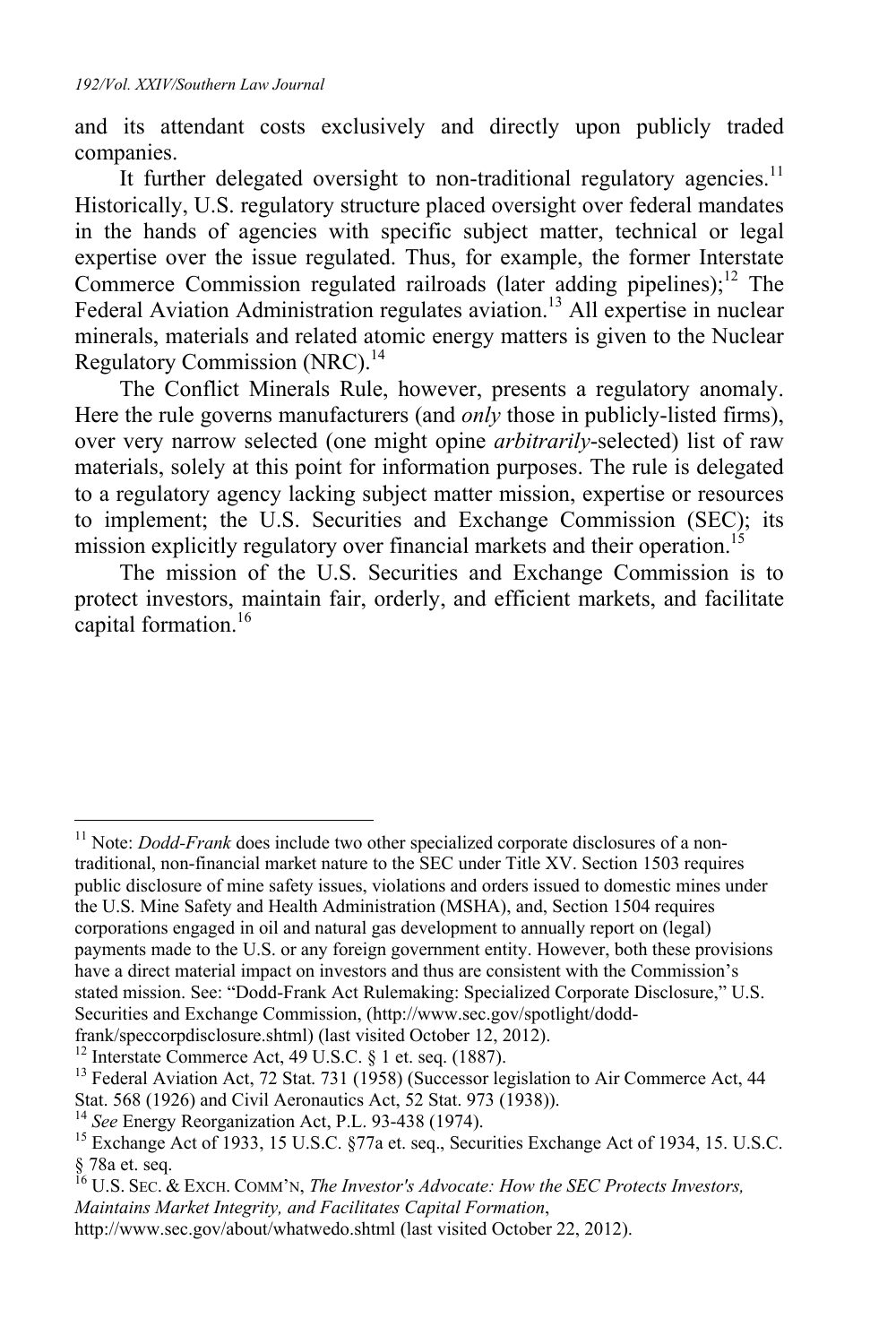# A. *What is the Conflicts Minerals Rule (Section 1502)?<sup>17</sup>*

The purported public purpose for the Conflict Minerals Rule (CMR) will be discussed shortly. At the outset, however, let us describe in summary the compliance mandate of the rule, itself. In August, 2012 after extraordinary public comment, the SEC issued an over 300 page final rule and explanatory notes, promulgating a three phase process for reporting the origins of the four designated minerals (aka "Conflict Minerals") to disclose whether their origins are from the DRC or adjoining countries (aka "conflict") countries").

Step One requires companies to determine if the conflict minerals used are "necessary to the functionality or production of the product." If not, no disclosure is required and the company need not go further with its analysis or reporting diligence.<sup>18</sup>

Step Two requires that a company using the designated minerals make a "reasonable inquiry" into its country of origin. The firm then reports whether: (a) they know the materials were not from a conflict country; (b) have reason to believe they are (or are not) from a conflict country, or, (c) the materials came from scrap or recycled materials were the origin of the mineral is unknown.<sup>19</sup>

Step Three requires the company to conduct a substantial *due diligence* on the source and chain of custody of the conflict minerals, based on an internationally established framework. The resulting report must be audited independently and the entire report and process reported separately from the annual 10-K report to the SEC by a new form, Form SD, on a calendar year basis. The SEC has exempted all stockpiles of materials purchased prior to  $2014^{20}$ 

Both the statute and rule provide no prohibition on purchases of conflict minerals from the DRC or elsewhere, no penalties, criminal or civil, and no other legal sanctions direct or implied. Thus, while Congress saw fit to raise the DRC's human rights problems to this statutory level, it nevertheless left it perfectly legal to continue trade and commerce in the metals in question.

The law and the rule's purpose in theory is to attempt by public disclosure to embarrass companies from using materials of DRC origin, thus putting a chilling effect on future purchases and consequently restraining revenue to bad actors in the DRC who are causing human rights violations.

<sup>&</sup>lt;sup>17</sup> Exchange Act, *supra* note 15, § 13(p) and SEC implementation regulations, 17 C.F.R. Parts 240 and 249b et. seq.  $^{18}$  *Id.* 

<sup>18</sup> *Id*. 19 *Id*. 20 *Id*.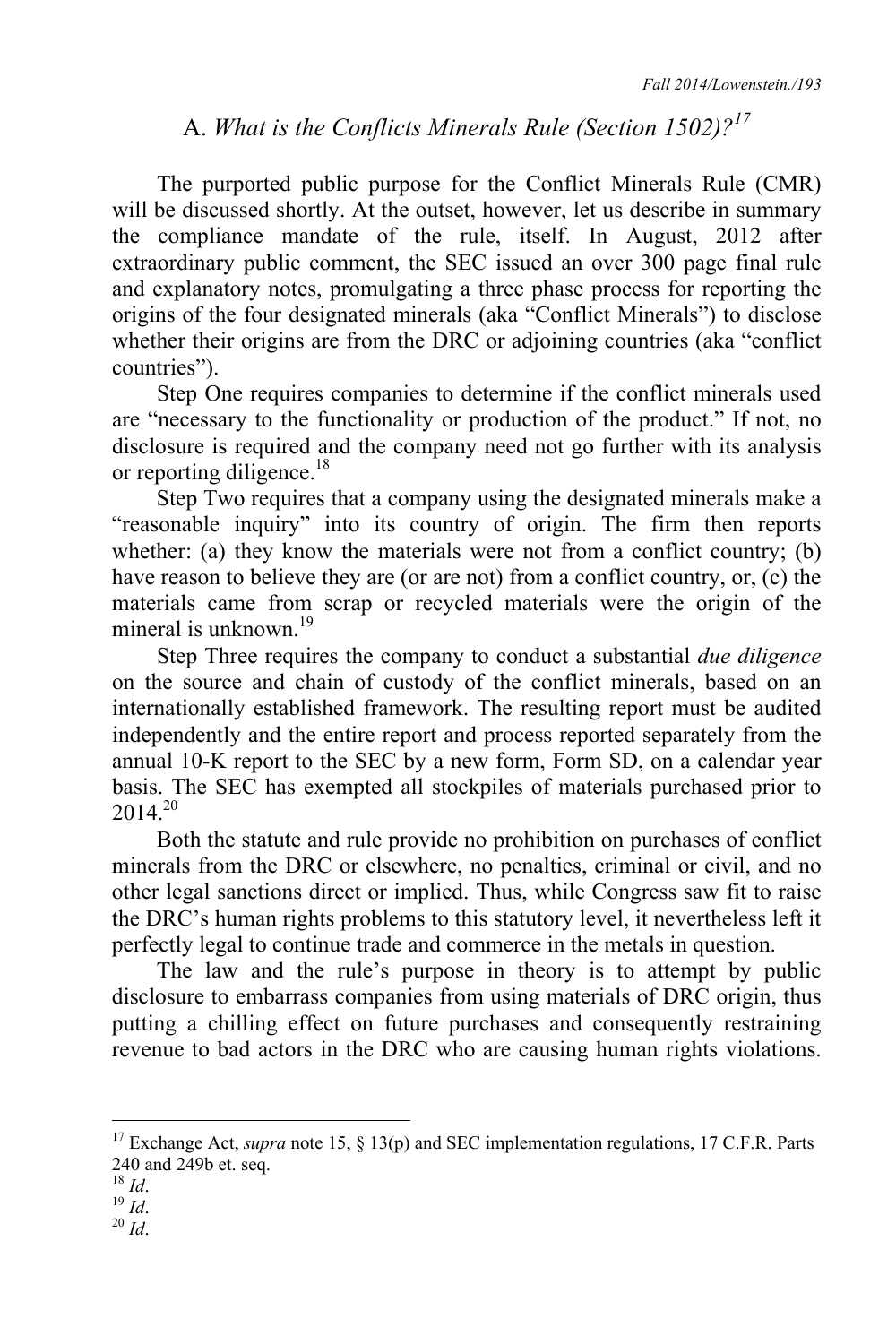The only penalty is that which the law current grants the SEC for failure to file reports under the Exchange  $Act.<sup>21</sup>$ 

Each of CFR steps contains subcategories and an actual serpentine flow chart (displayed in Exhibit A) within the SEC rule and reproduced herein.<sup>22</sup> As will be discussed, the terminology is often vague, ill defined or undefined, to the point of effectively precluding any rational implementation to industry or the SEC despite the SEC's own best efforts to do so.

# B. *Scope-Public Objectives: General Overview*

As an initial point of analysis, there is no question that the rule clearly falls within Congress's enumerated power under the *Commerce Clause* to regulate interstate and foreign commerce.<sup>23</sup> Moreover, that the Conflict Minerals Rule is well meaning as an expression of national human rights policy there can be no doubt. Congress was concerned about the horrible violence and outrageous violation of human rights by armed groups in the Eastern Congo, uncontrolled by DRC's central government and the resultant corrupt funding of their atrocities in the mining and trade of minerals. The U.S. General Accountability Office (GAO) found over 9% of DRC's population negatively impacted from these conditions over  $2009-2010$ <sup>24</sup> All parties in the debate certainly stipulate that the human rights conditions in the DRC are dreadful and the opponents of CMR have no issue with public policy to address it; on its face.<sup>2</sup>

Congress was heavily lobbied by non-government organizations such as Amnesty International, Global Witness among others. With forthcoming elections and desires of a number of Congressmen, the Dodd-Frank law in legislative process at the time became merely a convenient vehicle to attach this rule. Buried in the law's massive text, CMR escaped public and industry scrutiny finding itself fairly insulated from isolation and removal.

That said, a threshold problem of the law is apparent from the outset. That is the human rights conditions enumerated in the DRC are not exclusive to the DRC. In fact, on the U.S. State Department's list of nations with human rights abuses the DRC is not at the top. In fact, the DRC does not

<sup>&</sup>lt;sup>21</sup> *Id*. § 13 (a) et. seq. (penalty is limited to civil fines for failure to file).  $^{22}$  CMR, *supra* note 7, et. seq.  $^{23}$  U.S. Const. art. I<sub>1</sub>, sec. 8, cl. 3.

<sup>24</sup> U.S. GEN. ACCOUNTABILITY OFFICE, *The Democratic Republic of Congo: Information on the Rate of Sexual Violence in War Torn Eastern DRC and Adjoining Countries* (July 13, 2011) http://www.gao.gov/products/GAO-11-702.

<sup>25</sup> Brief for National Association of Manufacturers, et.al, as Amici Curiae (*Experts on the Democratic Republic of The Congo*) Supporting Petitioners, NAM, *supra*, note 9, Document No. 1416913 at 1-7 (hereafter, "Experts Amicus Brief"), provides a short history of the violence and origin of violence in the DRC.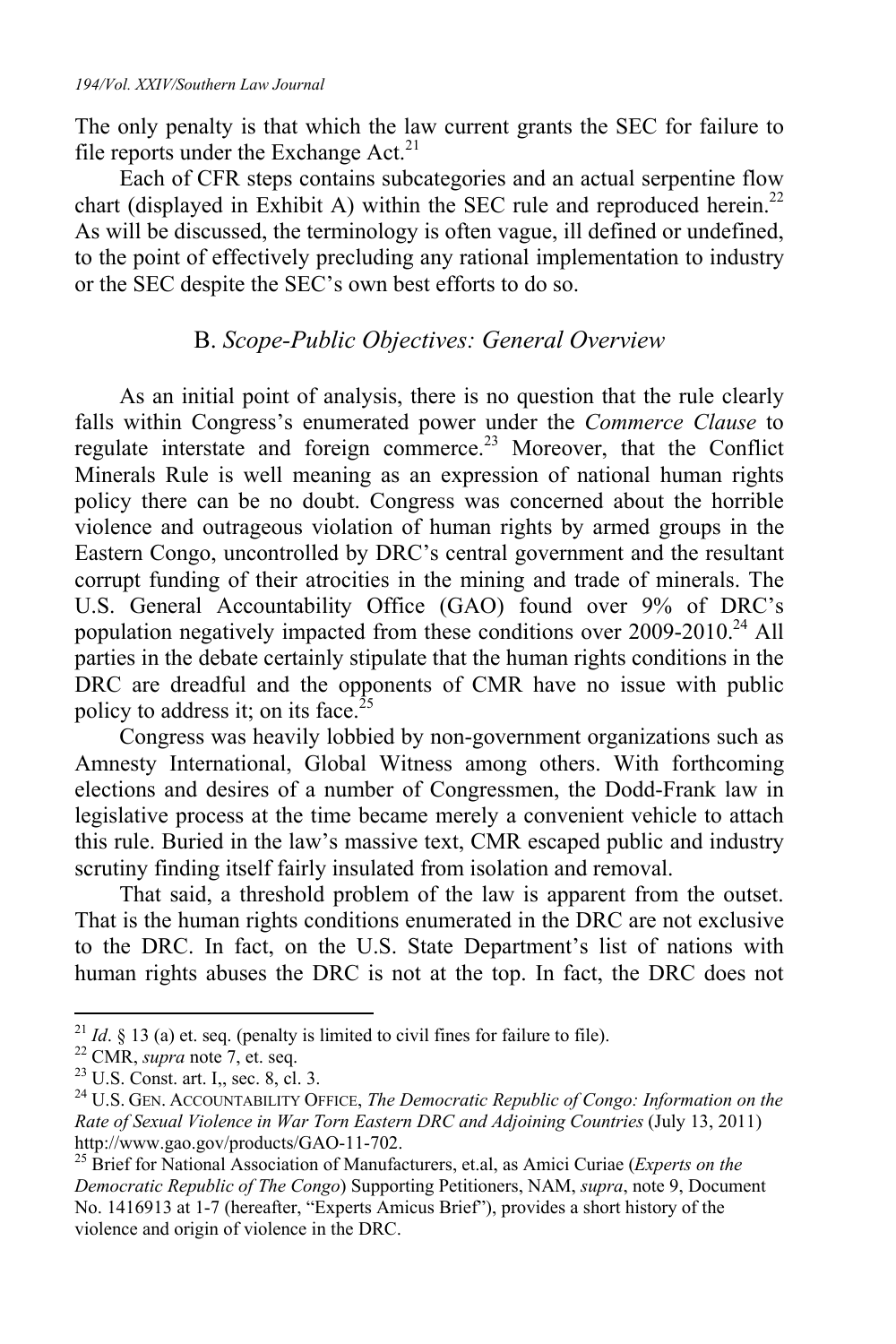even make the list of Freedom House's annual "Worst of the Worst" Repressive Societies List.<sup>26</sup> Moreover, as we will discuss in the article, nations of worst human rights abuses that are major producers of the Conflict Minerals are not subject to the law.

# C. *Conflict Minerals in Industry and Society*

It is well recognized in our Twenty-First Century that advances in technology have caused industry to depend on trade to obtain a host of key minerals and "rare earth materials" necessary for modern products. The minerals chosen in §1502 fall squarely in this category. Unfortunately, when the universe and planet earth was formed the location of these mineral deposits recognized no *national* boundaries, and, as often has been the case, ended up within the borders of nation states of questionable ethical and moral repute.<sup>27</sup>

Tantalum is a necessary element used in mobile telephones, computers, digital phones, televisions, automotive electronics and related electronic devices as well as carbide tools and jet engine components. It is a significant component used in high precision medical implants and prosthetic devices.<sup>28</sup>

Tin also is essential to electronic circuits, alloys, metal plating and solders as well as traditional uses in cans and containers.<sup>29</sup> Tin, once considered a low value metal used in among other things canning, has become an essential element in solder used to connect circuits in the most widely used consumer electronics and specialty electronics. For example, an Apple Ipad (tablet) uses 7,000 solder points of tin solder. A flat screen TV contains 4.8 grams of tin solder, the typical smart phone over 3 grams.<sup>30</sup>

Tungsten is used in metal wires, electrodes, lighting contacts, electronics, aerospace components, heating, ball point pens, automotive and

Minister of Israel (1898-1973) commenting on the presence of oil in many unstable countries, "Let me tell you one thing I have against Moses. He took us 40 years in the desert in order to bring us to the one place in the Middle East that has no oil." *Prime Minister Speech* 1973. 28 *SEC's Final Rules on Conflict Minerals Disclosure Expected to Have Broad Impact*,

<sup>26</sup> FREEDOM HOUSE, *Worst of the Worst 2012: The World's Most Repressive Societies*, http://www.freedomhouse.org/report/special-reports/worst-worst-2012-worlds-mostrepressive-societies (last visited, March 18, 2013). 27 The situation is reminiscent of the often quoted remark of the late Golda Meir, Prime

COOLEYALERT! (Sept. 12, 2012) http://www.cooley.com/66973.<br><sup>29</sup> *Id.* 30 Cam Simpson, *Tech's Tragic Secret*, BLOOMBERG BUSINESSWEEK, Aug. 27-Sept. 2, 2012, at

<sup>52. (</sup>Five Apple I-pad electronic tablets consume as much tin solder as is found in the average 4,000 pound automobile).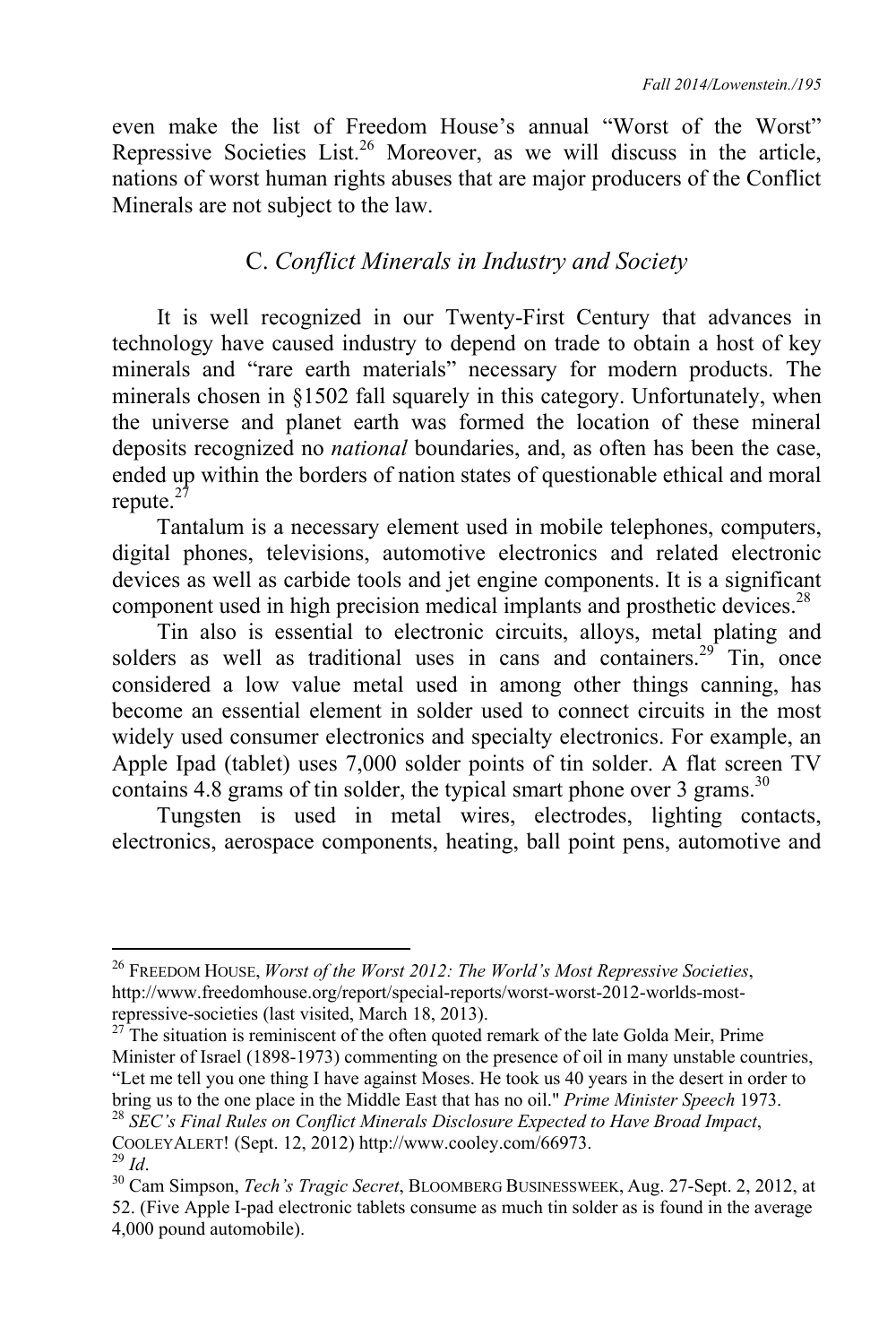welding applications It is found in golf clubs, medical devices and window heating systems. $31$ 

Gold needs no introduction. Beyond its jewelry, ornamental and monetary uses, gold is used in electronic components in communication, aerospace and medical devices; among uses in other high technology devices and components.<sup>32</sup> Hence these minerals find themselves in a host of products from ubiquitous household items to the most sophisticated high technology products and applications.

The key conundrum posed by the CMR of course is that the Democratic Republic of Congo (DRC) (or its "adjoining nations') is not the only nation that is adversely affected by human rights "bad actors" for whom, at least at this time, the DRC government lacks capacity to control. Other world nations presenting like extraordinary social problems by government sanctioned actions or independent actors are not covered under this legislation nor are the four minerals enumerated confined exclusively to socially responsible nations. In fact the record shows quite the contrary. If there exist other, yea, even worse human rights abusive nations supplying these materials, then why confine this commercial law to this single bad actor state and not others? Thus, a key legal question is why a "compelling state interest" to the DNR and no others?

The disparity in public policy present is so extensive as to lack clear and convincing reasoning from Congress. The answer to this question leads us to the issue of arbitrary selection as one basis of legal challenge to the rule under the federal administrative law's *arbitrary and capricious* doctrine.<sup>33</sup> As we will see in the next section, §1502's statutory deficiencies as well of those of SEC's implementation rule, leave the law subject to a host of legal challenges.

# **II. REGULATORY MIASMA: LEGAL AND PRACTICAL CHALLENGES TO THE CONFLICT MINERALS RULE**

The Conflict Minerals Rule poses a host of legal complications that are pending judicial review. In this section we outline key areas problematic to the statutory language and regulatory implementation of CMR. Some, but not all of these issues have been raised in the pending *NAM* case.

<sup>&</sup>lt;sup>31</sup> *Id.* (Most consumers know tungsten as the filament element within conventional incandescent light bulbs.)<br> $^{32}$  *Id.* 

<sup>&</sup>lt;sup>33</sup> *There should be a clear error of judgment; an action not based upon consideration of relevant factors and so is arbitrary, capricious, an abuse of discretion or otherwise not in accordance with law or if it was taken without observance of procedure required by law* (Natural Res. Def. Council, Inc. v. United States EPA, 966 F.2d 1292, 1297 (9th Cir. 1992)).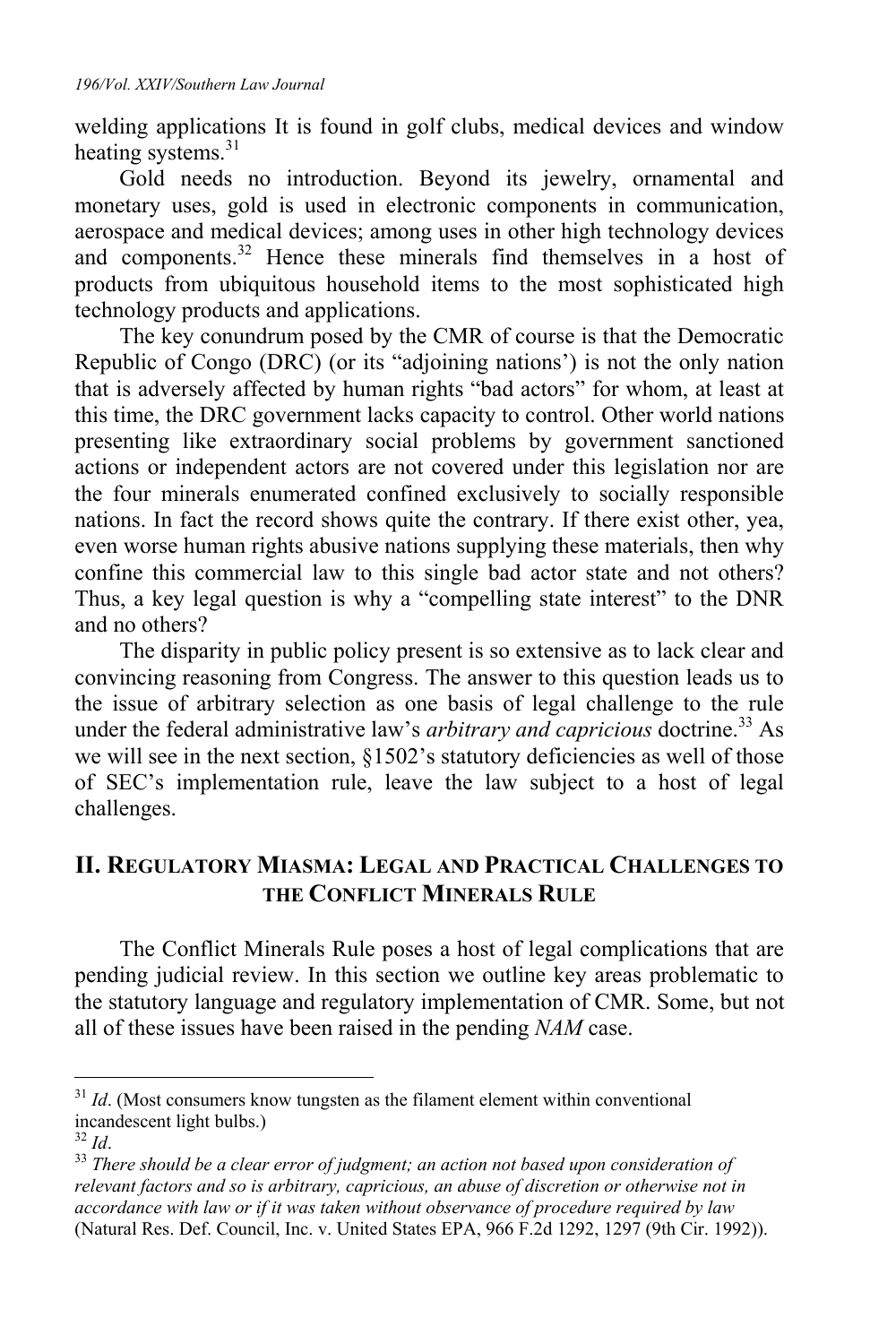# A. *The SEC as Administrator, Rulemaker and Enforcer of the Conflict Mineral Rule*

On first impression courts would certainly recognize the questionable aspect of delegating the U.S. Securities and Exchange Commission (SEC) for the objectives and task of making operational the CMR. Given the Commission's established mission, expertise and resources, the SEC appears to be a demonstrably improper forum for the regulation. This is because the SEC's scope of jurisdiction is limited to publicly listed corporations on U.S. stock exchanges. Its expertise is primarily financial.

Privately held corporations are outside the jurisdiction of the SEC and the CMR. Thus, the rule has no application to non-exchange listed firms. In the global marketplace, multi-nationals have the ability to shift the nationality of subsidiaries and manufacturing to entities outside U.S. long arm statutes or jurisdiction of U.S. public exchanges escaping the law, leaving the reporting burden primarily upon small domestic manufacturers. The rule and its cost and productivity implications create a substantial unleveled playing field for manufacturers. The exclusion of private firms is irrational.

The SEC, itself, is ill equipped to monitor compliance, its staff primarily skilled in securities markets and financial regulation. The agency's focus over the years has been expertise in legal, accounting, and cyber systems, specifically focused to keeping capital markets open and honest. Since the collapse of Enron in the 2000's and the enactment of the first major modern financial industry reform, the *Sarbanes-Oxley Act* (2002),<sup>34</sup> the SEC has been challenged with major demands incongruent with its staffing and budget.

In the light of the fallout from the 2008 financial collapse and recession, the agency is further overwhelmed with rule marking, enforcement and compliance matters to its core mission on top of those financial duties imposed by *Dodd-Frank's* other provisions. Delegating the CMR rule to the SEC is analogous to government mandating that a cardiac patient be seen by an ophthalmologist on the basis that they are both medical doctors!

One aspect of CMR provides an object case in point. Under the CMR, reports are required where the conflict minerals uses are "necessary to the functionality" of the product. $35$  Defining functional necessity is an engineering question in most cases. Who decides whether a metallic cover inclusive of tungsten is "necessary to the functionality" or merely packaging and appearance design in which case it is not a "functional' part.<sup>36</sup> This

<sup>34 15</sup> U.S.C. 7201 (2012).

<sup>35</sup>*SEC's Final Rules on Conflict Minerals Disclosure Expected to Have Broad Impact*, COOLEY ALERT! (Sept. 12, 2012) http://www.cooley.com/66973. 36 *Id*.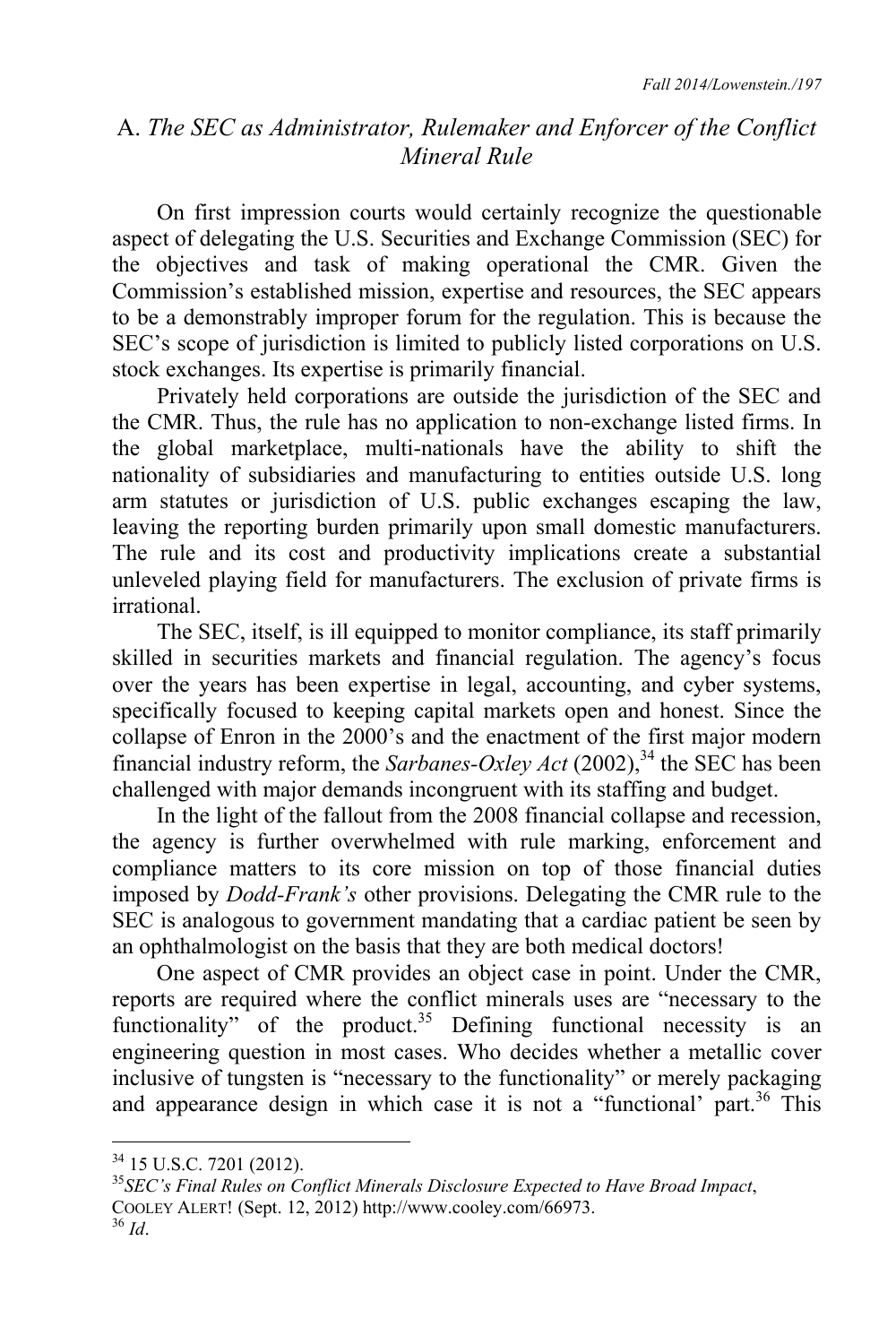$\overline{a}$ 

would require the SEC to hire expensive engineers or contract with engineering consultants where firms challenge their reporting requirement. Likewise is the term "necessary to the production" where a conflict mineral may not be a part of the product but part of the production process. The SEC lacks such technical expertise and to date any reasonable resources to do so. Hence, the delegation in itself appears arbitrary to the point where it ensures the rule *constructively* cannot be enforced.

In FY 2010 the entire budget for the SEC was slightly over \$1.3 billion of which nearly 60% was dedicated to securities market enforcement and examination.<sup>37</sup> In 2013, the SEC is taking the same 2.3% across the board cut under 2013 budget *sequestration* as all Federal agencies as well as Congressional efforts to further reduce its budget. $38$ 

The Dodd-Frank Act's financial provisions alone add to the agency's regulatory tasks. The *Wall St. Journal* reported in May 2011 that both the statutory language and implementation regulations for the *Dodd-Frank Act* governing the financial industry (among other visual analogies) were equivalent to 21.2 times the height of the Statute of Liberty or 2.6 times the height of the Empire State Building.<sup>39</sup>

The United State confronted with a Federal budget deficit in FY 2012 of over \$1 trillion and a Federal debt of over \$16 trillion, regardless of political party in power, reductions in government spending will occur. To date Congress has shown no willingness to substantially increase the Commission's resources.<sup>40</sup>

Hence, the SEC will be forced to make priorities. In the conflict between its primary statutory duty to securities markets and the CMR, it is more likely than not the CMR will be relegated to the back burner of enforcement if not lose out altogether. Consequently, businesses will have incurred large costs of reporting and its attendant diversion of staff resources to no public benefit, placing U.S. industries at a greater competitive disadvantage in the marketplace. The SEC faces the challenge of being a depository of millions of reports unprocessed or read

<sup>37</sup> Michael J. Ryan, *U.S. Capital Markets Competitiveness: The Unfinished Agenda*, U.S. CHAMBER OF COM., Washington, DC, Summer 2011, Figure 4 at 18. 38 Sarah N. Lynch, *SEC Budget in Line of Fire as House Panel Seeks Cuts*, REUTERS

<sup>(</sup>February 26, 2013) http://www.reuters.com/article/2013/02/26/us-usa-fiscal-house-secidUSBRE91P0VD20130226.<br><sup>39</sup> Jean Eaglesham, *Overhaul Grows and Slows*, THE WALL ST. JOURNAL, May 2, 2011.

<sup>&</sup>lt;sup>40</sup> In fact at the time of this writing the SEC faces the mandated 2.3% across the board budget cut required by Congress's Budget *Sequestration* schedule to go into effect February 28, 2013. Such a budget cut would further debilitate the SEC from carrying out its statutory mission.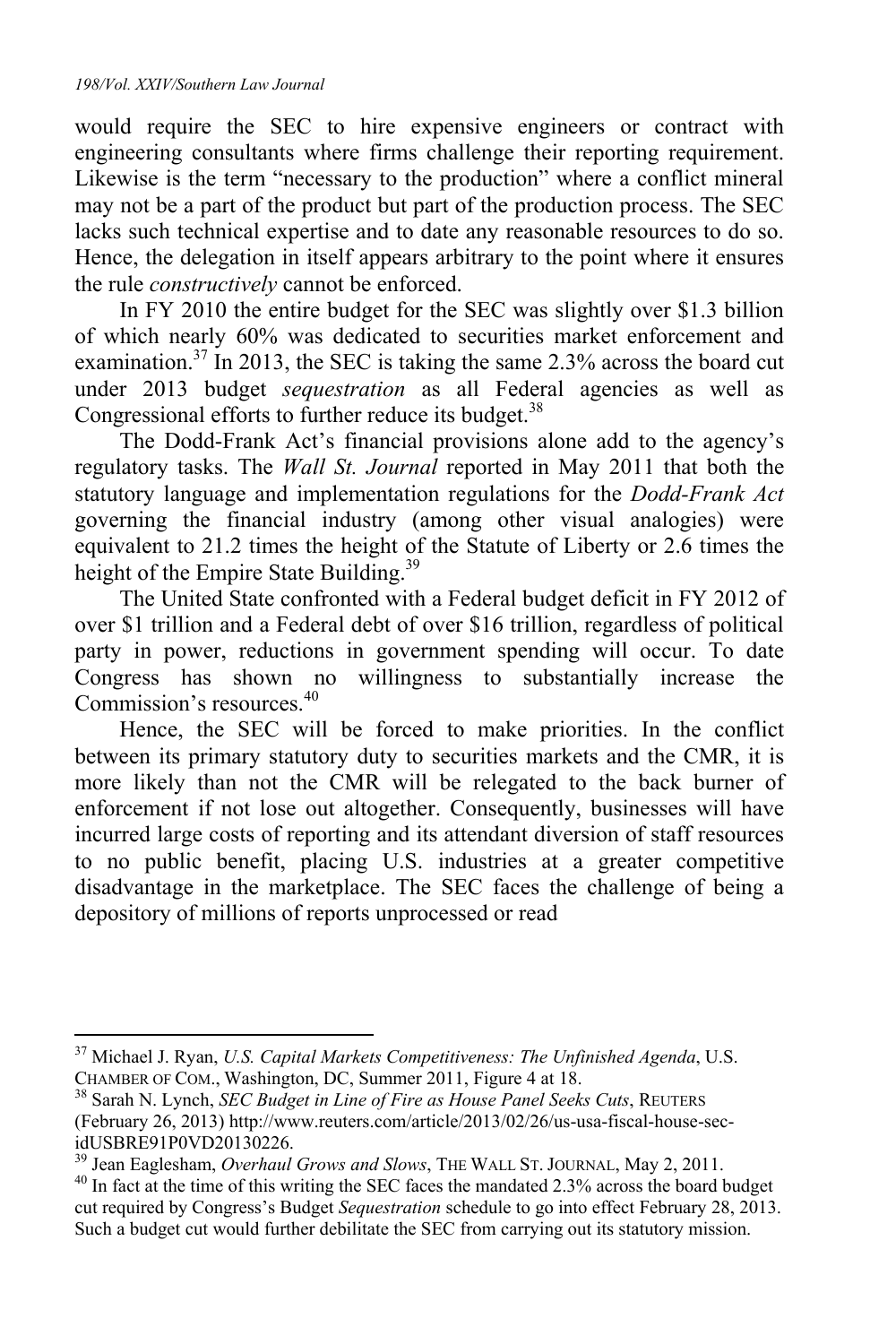#### B. *Arbitrary and Capricious Standard to Public Policy*

A threshold issue in CMR is its isolation of the DNR for reporting purposes while ignoring substantially larger producers of conflict minerals who have demonstrably worse human rights records. This raises a key issue of CMR failing to meet the *arbitrary and capricious standard* the court's hold to regulatory actions.

Current conceptions of "arbitrary and capricious" review focus on whether agencies have adequately explained their decisions in statutory, factual, scientific, or otherwise technocratic terms. Courts, agencies, and scholars alike, accordingly, generally have accepted the notion that influences from political actors, including the President and Congress, cannot properly help to explain administrative action for purposes of arbitrary and capricious review<sup>41</sup>

This standard has been long held under the *Administrative Procedures Act<sup>42</sup>* and its subsequent judicial rulings which established the "Hard Look" rule in agency regulatory review.43 The *Hard Look Doctrine* arises out of the case *State Farm v. National Highway Traffic Safety Administration (NHTSA)* (1983).44 This doctrine for the most part continues in judicial review. For example in *Massachusetts v. EPA* (2007), the Supreme Court reversed the Environmental Protection Agency (EPA) on the grounds that the rule in question was made with and based upon no scientific or expert basis.

Regulatory agencies have often depended on the defense afforded by *Chevron v. Natural Resources Council45,* to uphold their rulemaking against the Arbitrary and Capricious Doctrine. Here court deference is given if: (1) Congress spoke to the precise question at issue, and (2) if the statute is silent or ambiguous on the specific issue, is the regulatory construction permissible under the statute $2^{46}$ 

<sup>41</sup> Kathryn A. Watts, *Proposing a Place for Politics in Arbitrary and Capricious Review*, 119 YALE L.J. 2 (2009).<br><sup>42</sup> 5 U.S.C. §706(2)(A)-(C), "shall hold unlawful and set aside agency action when found to be

arbitrary."

<sup>43</sup> Watts, *supra* note 42, at 5. ("The Administrative Procedure Act (APA) requires that agencies act in a manner that passes "arbitrary and capricious" review." *See;* 5 U.S.C. § 706(2)(A) (2012). The term "hard look" review developed in the D.C. Circuit as a judicial gloss on the meaning of the APA's arbitrary and capricious test.). 44 463 U.S. 29 (1983).

 $45$  467 U.S. 837 (1984).

<sup>46</sup> *Id*. at 842, *see also* Wright v. Everson, 543 F.3d 649 (11th Cir. 2008).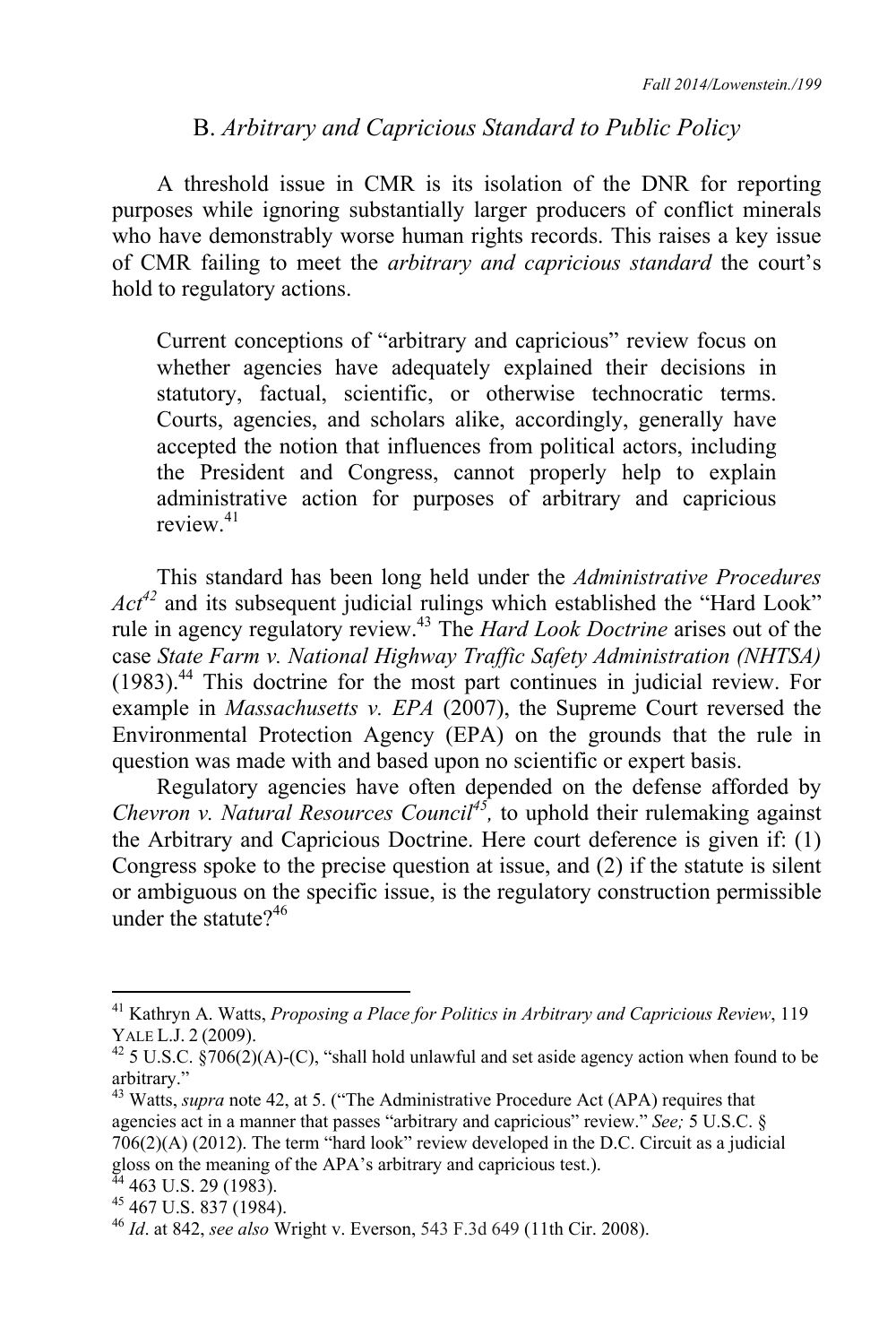Nevertheless, *Chevron* does not give infinite leave to Congress or agencies to promulgate laws and rules that lack objective standards or expertise. It is here that the CMR fails even the most liberal test. For example, let us examine the situation in the designated conflict mineral, Gold.

The DRC is not the largest producer of gold with unconscionable human rights conditions. According to the U.S. Geological Survey, the DRC in fact is  $#77$  in gold production. Of much higher production are nations of highly questionable human rights issues and listed on the U.S. State Department's list of human rights violators.<sup>47</sup> These nations include: Peoples Republic of China (#1), Russia (#4), Uzbekistan (#10), Zimbabwe (#23), Iran (#66), Cuba  $(\#69)$ , and Myanmar [Burma]  $(\#76)$ .<sup>48</sup> Likewise, both in Tin and Tungsten, the largest producers, particularly the Peoples Republic of China and Russia are market leaders in production list with other non-African problematic human rights-issue nations also producers. Clearly, turning a blind eye to the two largest producers (Russia and China) are purely political factors, not objective economic ones which would appear impermissible, not withstanding scrutiny under the *Hard Look* rule.

Tin poses a clear question in this regard. A major 2012 investigative expose by *Bloomberg Businessweek*, detailed the tragic and horrifying conditions in the tin mines of Bangka-Belitung Province of Indonesia that produce in excess of 30% of the world's tin ore. Indonesia, however, is not on the human rights abuse list and is an ally of the United States. 40% of world tin ore comes from the Peoples Republic of China, not an ally of the United States and high on the list of human rights abuses, but not subject to the CMR rule. $49$ 

While the CMR rule applies strictly to reporting on gold and "The Three T's," there is genuine risk that unchecked, the rule could be expanded out to other minerals, especially those in high demand by high technology companies. For example, the electronics industry is dependent on a host of minerals generally classified as "Rare Earths" such as yttrium, (necessary for important electronics such as cell phones and medical uses).

Here one finds the Peoples Republic of China to be the single dominant world producer.50 In short, if the public policy goal is *human rights* the singling out of just one small African nation and a number of "adjoining" countries which may or may not remain on the U.S. State Department

<sup>47</sup>U.S. DEPT. OF STATE*, Human Rights Reports 2011*, http://www.state.gov/j/drl/rls/hrrpt/ (last visited March 18, 2013).

<sup>48</sup> U.S. GEOLOGICAL SURVEY, *Mineral Commodity Summaries, January 2012*, http://minerals.usgs.gov/minerals/pubs/commodity/ (last visited October 12, 2012). 49 Simpson, *supra* note 30, at 52. 50 *Id*.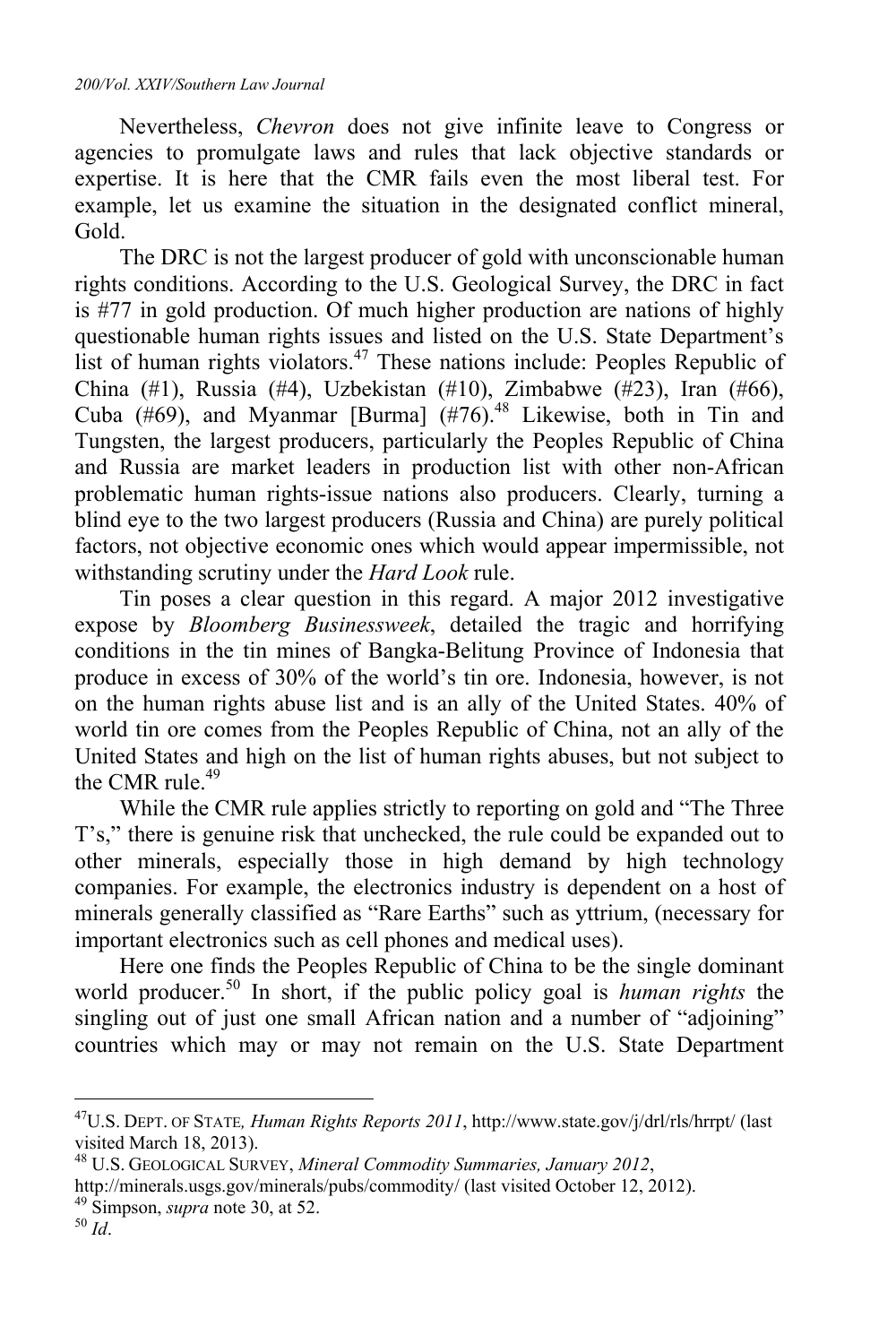Human Rights watch list in any given year, while excluding nations demonstrably higher on the State Dept. list raises the question of impermissible arbitrary state selection, certainly suspect classification. This then adds to the fact that a substantial business cost is imposed on an arbitrary selection of industry to report mineral origin.

What is the "compelling state interest" for DRC versus other alleged abusive human rights states? These questions are ultimately to be solved by the federal courts or a subsequent re-consideration of the rule by Congress, itself.

# C. *Rational Basis Test—Vagueness and Equal Protection*

Close on the heels of both the questionable regulatory delegation and the arbitrary & capricious doctrine issues is the very serious matter of CMR failing the judicial rational basis test. Coupled with this factor is the extraordinary vague and ill-defined language of the statute and rule along with its failure to provide equal protection under the law to industry, both raising Constitutional Fourteenth Amendment issues.<sup>51</sup> We take these together as they are interrelated. Technology corporations such as Microsoft, General Electric and Motorola Solutions, adversely affected by the CMR are already signaling intent to challenge the legality of the SEC rules<sup>52</sup> and the pending *NAM* case may not be the only legal challenge facing the law.

# 1. Rational Basis Test.

The *Rational Basis Test* has long been a judicial review staple but one with a very high bar for challengers to overcome. Simply defined, when the government engages in commercial regulation (or that of individuals), it is subject to a *Rational Basis Test* for its decisions. The judicial test requires the government regulation to bear some *rational relation* to the state interest and not merely be an arbitrary selection or selective enforcement that compromises equal protection rights of similarly situated entities.<sup>53</sup>

Under rational basis test for constitutionality, primary issues are whether government has power or authority to regulate particular area in question *and whether method that government has chosen* 

<sup>51</sup> U.S. Const. amend. XIV, et. seq.

<sup>&</sup>lt;sup>52</sup> Joe Most, *Is the Conflict Minerals Rule Next to Face Legal Challenge?* COMPLIANCE WEEK (October 11, 2012) http://www.complianceweek.com/is-the-conflict-minerals-rule-next-toface-a-legal-challenge/article/263299/.

<sup>53</sup> *See* Gulf, Colo. & Santa Fe Ry. Co. v. Ellis, 165 U.S. 150 (1897).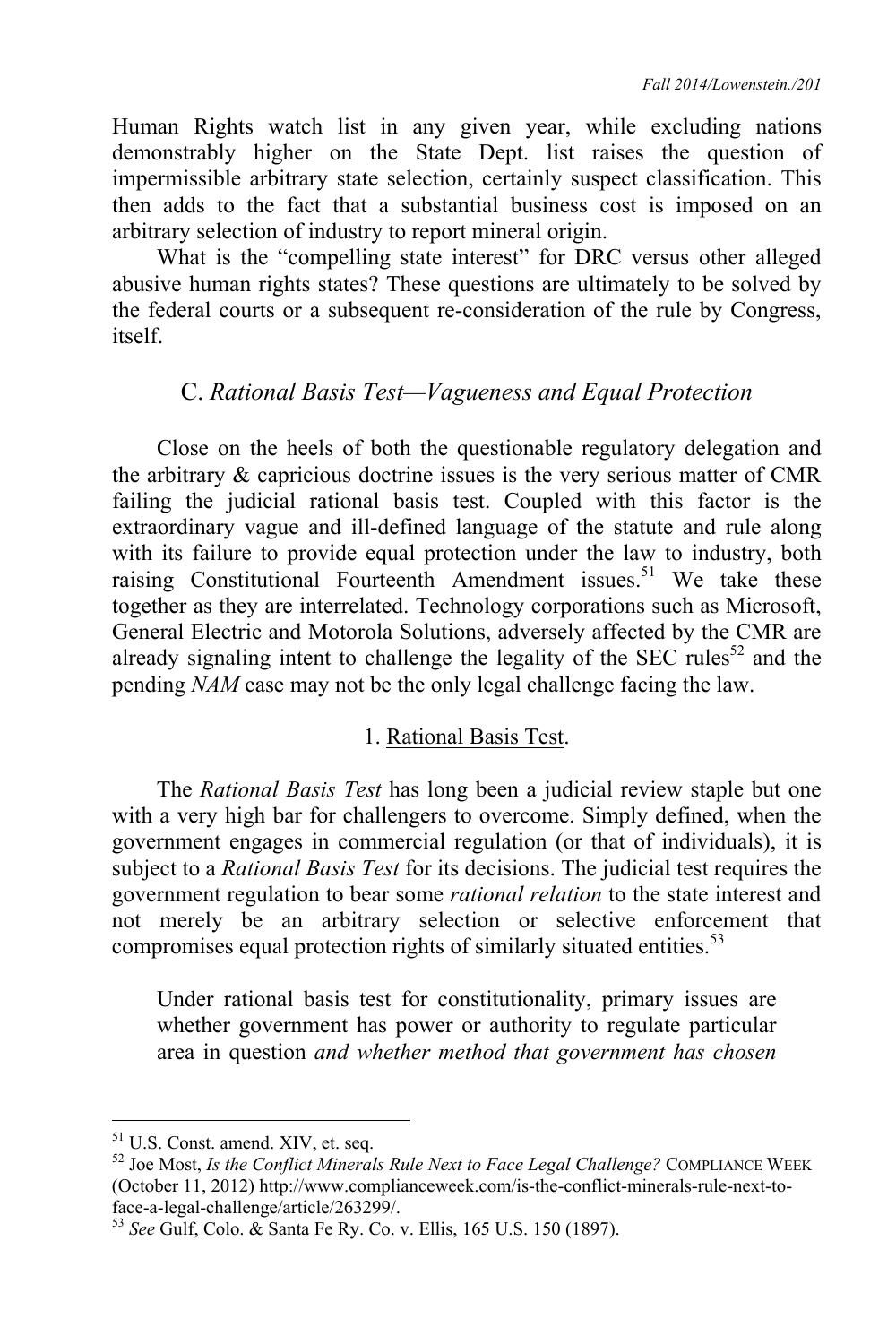*to accomplish that goal bears rational relation to ultimate objective*. 54

Over time, this test has been interpreted by the Court as a high bar with deference paid to the government and burden of proof to challengers.<sup>55</sup> However, the court in its application demands very clear objectively based rationality for such classifications. For example from rational basis analysis in *Romer*:

In order to reconcile the Fourteenth Amendment's promise that no person shall be denied equal protection with the practical reality that most legislation classifies for one purpose or another, the Court has stated that it will uphold a law that neither burdens a fundamental right nor targets a suspect class so long as the legislative classification bears a rational relation to some independent and legitimate legislative end.<sup>56</sup>

In enacting §1502 at best the most logical and rational of approaches by Congress would have been to simply require reporting of the use of Conflict Minerals ONLY by those firms who actually purchase the targeted materials from DNR (or other subject nations) and to apply the rule to all similarly situated entities regardless of form of ownership. As the law now stands every public corporation must prove a negative, an anathema to the American legal system concept.

Under §1502 and its recently promulgated SEC implementation rules, only those companies subject to the Exchange Acts, i.e. publicly traded companies, are subject to the Conflict Mineral Rule.<sup>57</sup> Consequently, firms that are privately owned, or publicly owned foreign transplant manufacturers not listed on United States stock exchanges or government-owned corporations are exempt from the rule.

Given the stated purpose of CMR, those American companies covered under the rule are segregated into an arbitrary class and placed in material competitive-cost disadvantage in the marketplace with private (or otherwise non-listed) competitors. The SEC estimates those subject to the rule to be 266,175 companies of which 262,524 (98.6%) are defined as small businesses (those employing 500 or less workers).<sup>58</sup> The rule raises legal

<sup>&</sup>lt;sup>54</sup> Cash Inn of Dade, Inc. v. Metropolitan Dade County, 938 F.2d 1239 (11th Cir. 1991) (emphasis added).

<sup>55</sup> *See* Fed. Commc'ns Comm'n v. Beach Commc'ns Inc., 508 U.S. 307 (1993) U.S. R.R. Ret. Bd. v. Fritz, 449 U.S. 186 (1980); Cash Inn of Dade, *supra* note 55.<br><sup>56</sup> Romer v. Evans, 517 U.S. 620, 9-14 (1996) (citation omitted).<br><sup>57</sup> CMR, *supra* note 7, at 7.<br><sup>58</sup> *Id*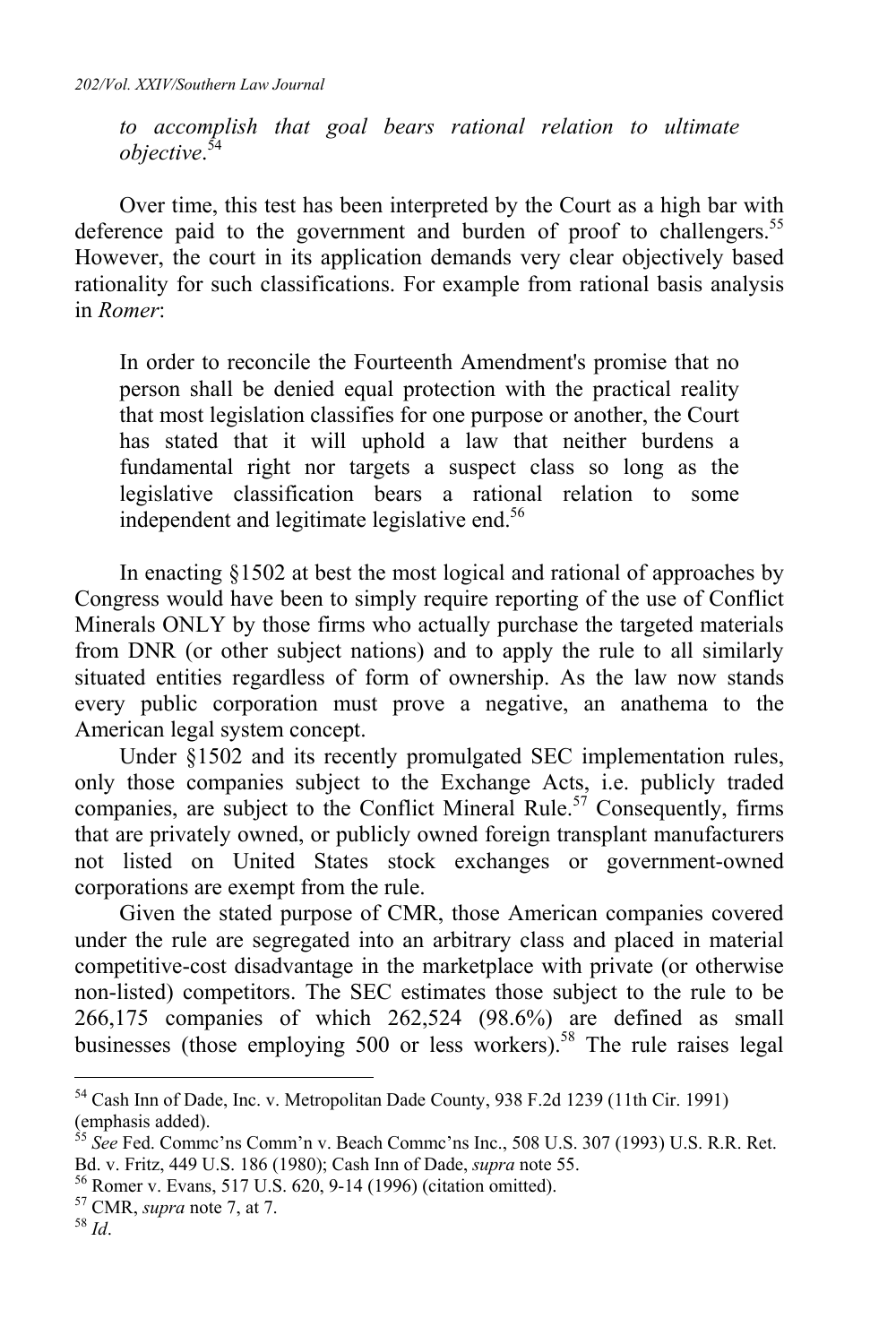questions of Equal Protection, given the large number of manufacturers not covered by the reporting mandate in the same industries competing under the same circumstances.

A demonstration of this situation can be viewed by examining Forbes' annual list "America's Largest Private Companies." Of the top 100 corporations on the list, fully twenty-five are major manufacturers or suppliers who would be potential users of conflict minerals. Below is a sample including rank and revenue:

| #2  | Koch Industries            | \$109 billion              |
|-----|----------------------------|----------------------------|
| #5  | Bechtel                    | 27.9 billion               |
| #25 | Tenaska Energy             | 9.95 billion               |
| #26 | <b>Kiewit Construction</b> | 9.94 billion               |
| #29 | SC Johnson & Son           | 9.00 billion               |
| #32 | <b>CDW</b>                 | 8.80 billion               |
| #39 | Renco Group                | 7.75 billion <sup>59</sup> |

Both the isolation of one nation producing the conflict minerals and the application of the CMR to only publicly listed companies, clearly raises the specter of suspect classifications. In *Moreno*, Justice Brennan made clear: "A bare congressional desire to harm a politically unpopular group cannot constitute a legitimate governmental interest such as will sustain a legislative classification against an equal protection challenge."60

In *Nordlinger*, the Supreme Court made clear that equal protection under the 14th Amendment does not preclude classifications. However, it merely prohibits governmental decision makers from "treating differently persons who are in all relevant respects alike."61

Likewise, the Supreme Court has stated in the past that social and economic suspect classifications that impinge on fundamental rights cannot survive a rational basis test where there is clear showing of arbitrariness and irrationality in the classification selection.62 The *Hard Look* test suggests that Congress cannot articulate an objective, factual, and non-political reason for CMR's suspect geographical classification.

<sup>59</sup> *Americas Largest Private Companies 2011*, FORBES (November 16, 2011). (In prior years #3 domestic automaker, Chrysler Corporation also was on the private company list. Its estimated revenues were approximately \$55 billion).

 $^{60}$  U.S. Dep't of Agric. v. Moreno, 413 U.S. 528 (1973).

<sup>61</sup> Nordlinger v. Hahn, 505 U.S. 1, 10 (1992).

<sup>62</sup> Hodel v. State of Indiana, 452 U.S. 314, 331 (1981).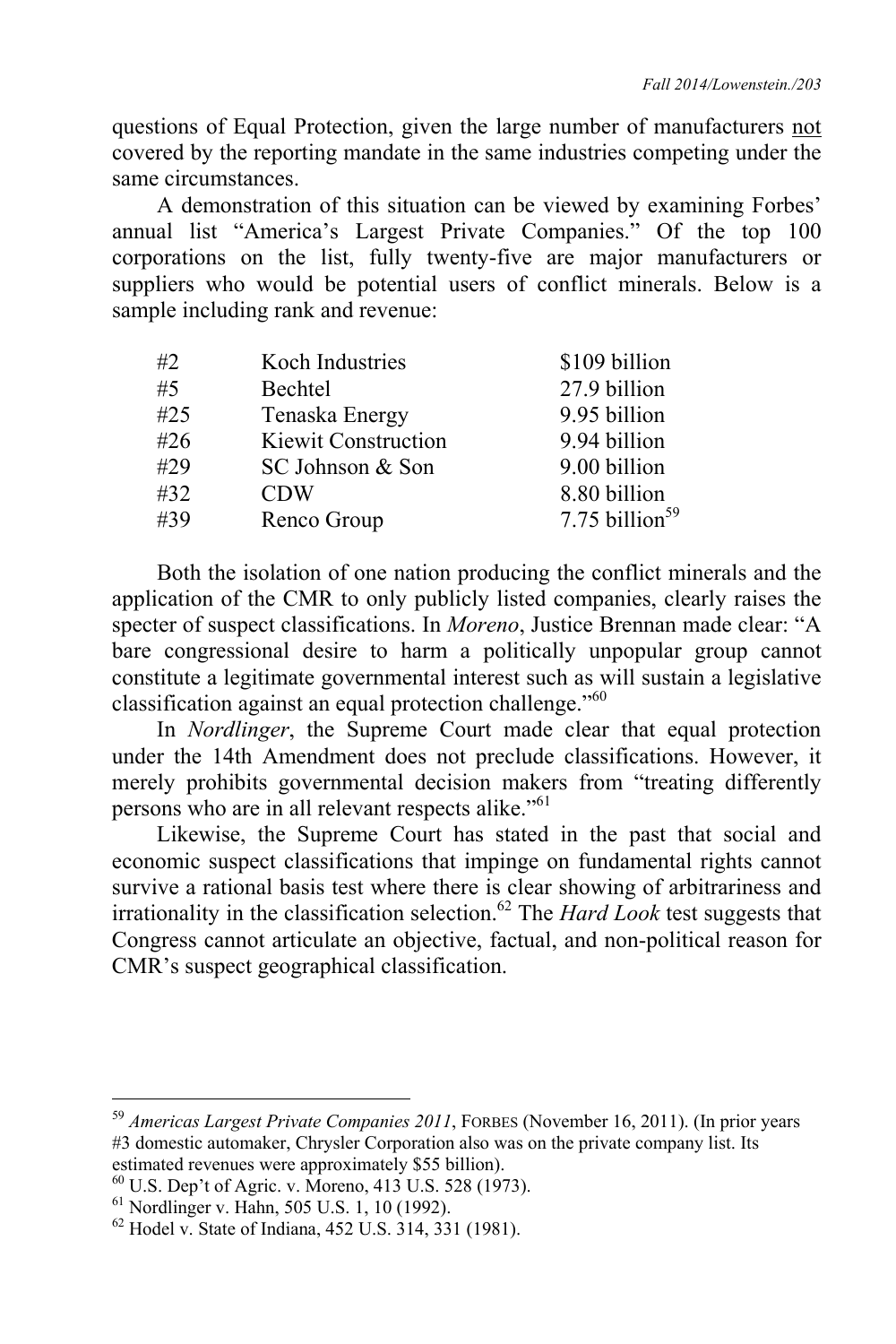$\overline{a}$ 

#### D. *Equal Protection and Vagueness*

The *Rational Basis* test further brings us to the issue of the equal protection issue as can be seen in the electronics market directly impacted. Dell Computer, one of the world's largest producers recently announced a stock buyback to go private.<sup>63</sup> Hence, Dell would now be exempt from the rule creating an equal protection and anti-competitive issue for Dell's primary publicly listed competitors such as Hewett-Packard (HP) and IBM. Likewise, in the automobile industry, both General Motors and Ford are publicly listed companies, Chrysler is not. Thus, two of the "Big Three" American motor vehicle manufacturers, Ford and General Motors, are placed on an inequitable footing with the third, Chrysler. Neither of these cases can pass muster under a rational basis examination relative to the stated objective of Congress in stemming commerce with the DNR in conflict minerals.

Another related major issue is the continuing vague language of the provision and its implementation regulations to date. It is often the case that laws and regulations have verbal ambiguities that can be corrected through contextual interpretation. It is quite another situation when the text of a regulation is legally vague, i.e. where the actual meaning is so uncertain as to defy definition; more precisely the uncertainly causes such complexity as to make for impracticality in operation.<sup>64</sup>

Even in its revised rules, the SEC after voluminous public comment cannot operationally define to any reasonable certainty what constitutes material terms in CMR such as "necessary to the functionality," who is really a "manufacturer," or "contract to manufacturer," all of which are essential to carrying out the statutory language of §1502. Defining for example, "adjoining nations" is left to a State Department list that is in an annual state of flux, even changing during the calendar year period for this regulatory reporting. Firms could face an annual moving target.

As but one demonstration of the point, let us look at the SEC definition of the key term "necessary to the functionality."

In determining whether a conflict mineral is "necessary to the functionality" of a product, an issuer should consider: (1) whether

<sup>63</sup> Michael J. De La Merced & Quentin Hardy, *Dell is \$24 Billion Deal to go Private*, N.Y. TIMES, (Feb. 5, 2013) http://dealbook.nytimes.com/2013/02/05/dell-sets-23-8-billion-deal-togo-private/.

<sup>&</sup>lt;sup>64</sup> Antonin Scalia & Bryan A. Garner, READING LAW: THE INTERPRETATION OF LEGAL TEXTS, (Thompson/West, 2012) at 31, 33. Vague terminology is even more problematic where its reasonable meaning cannot be sustained by the "Fair Reading" Method, i.e. "determining the application of governing text to given facts on the basis of *how a reasonable reader, fully competent in the language*, would have understood the text at the time it was issued." *Id*. at 34 (emphasis added).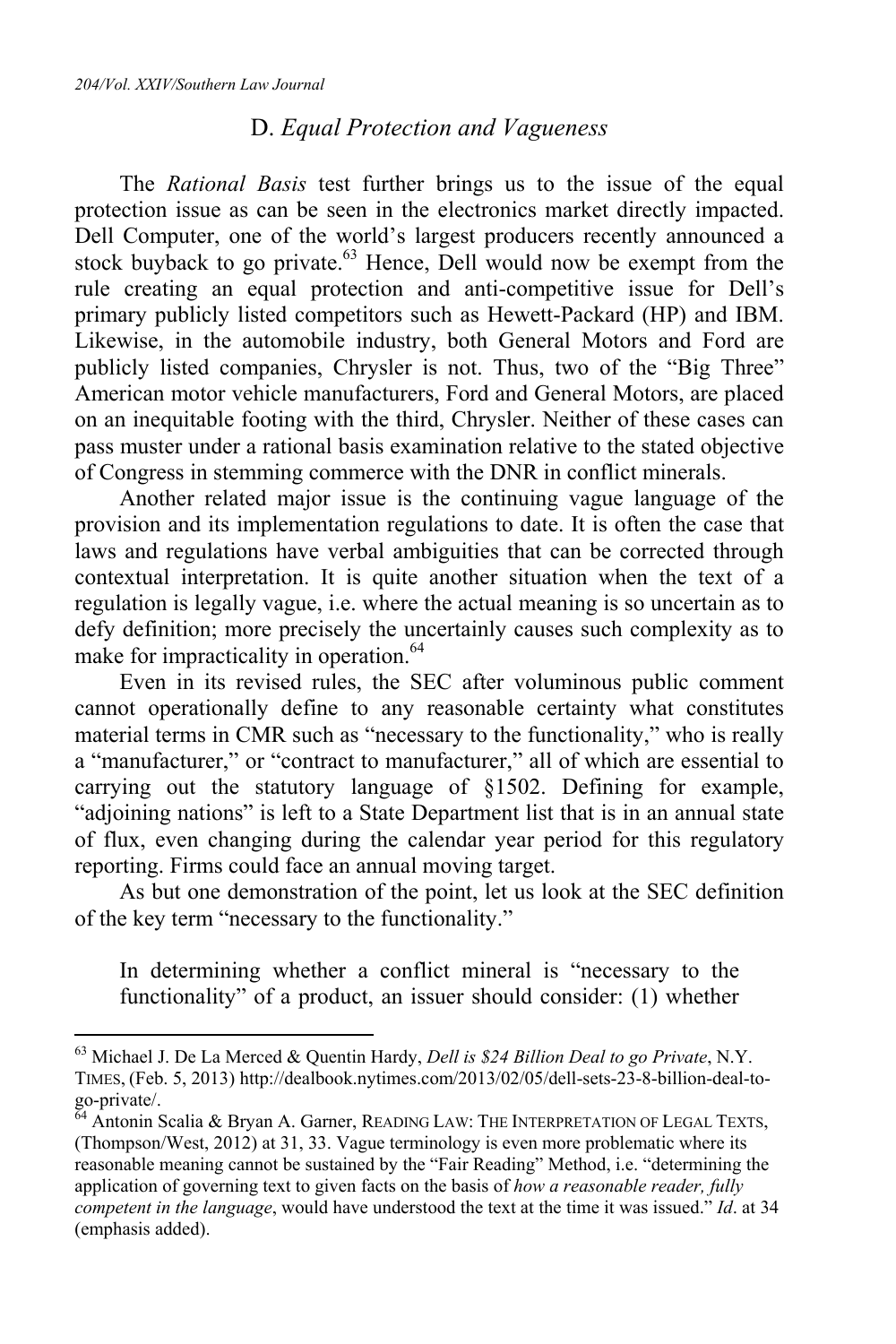the conflict mineral is intentionally added to the product or any component of the product and is not a naturally-occurring byproduct; (2) whether the conflict mineral is necessary to the product's generally expected function, use, or purpose; and (3) if conflict mineral is incorporated for purposes of ornamentation, decoration or embellishment, whether the primary purpose of the product is ornamentation or decoration.<sup>65</sup>

Nevertheless, even with a high burden placed upon plaintiffs who allege rational basis defects, Congress has an affirmative duty to enact legislation and regulatory implementation on a rational basis.

Court may invalidate legislation enacted under the commerce clause only if it is clear that there is no rational basis for congressional finding that regulated activity affects interstate commerce *or that there is no reasonable connection between regulatory means selected and asserted ends*. 66

Notwithstanding, these hurtles, the CMR and its analysis by the SEC is replete with admissions as to the inability of the government to explain its selectivity versus other similarly situated commercial international trade situations. Here the SEC openly admits the inability to conduct an analysis of benefits other than in the thinnest subjective terms.

We are unable to quantify the impact of each of the decisions we discuss below with any precision because reliable, empirical evidence regarding the effects is not readily available to the Commission, and commentators did not provide sufficient information to allow us to do so. Thus, in this section, our discussion on the costs and benefits of our individual discretionary choices is qualitative....<sup>67</sup>

The terminology is facially indistinct to raise the question of who determines these factors; the company's production engineers, designers, users or imposition of judgment by Commission bureaucrats and staff uneducated in product design? CMR's murky language presents a quagmire of regulatory conflict, administrative law litigation (ALJ decision making) and general confusion to industry and regulators for years to come.

<sup>65</sup> CMR, *supra* note 7, at 22. 66 *Hodel*, *supra* note 63, at 321 (emphasis added). 67 CMR, *supra* note 7, at 268, 269.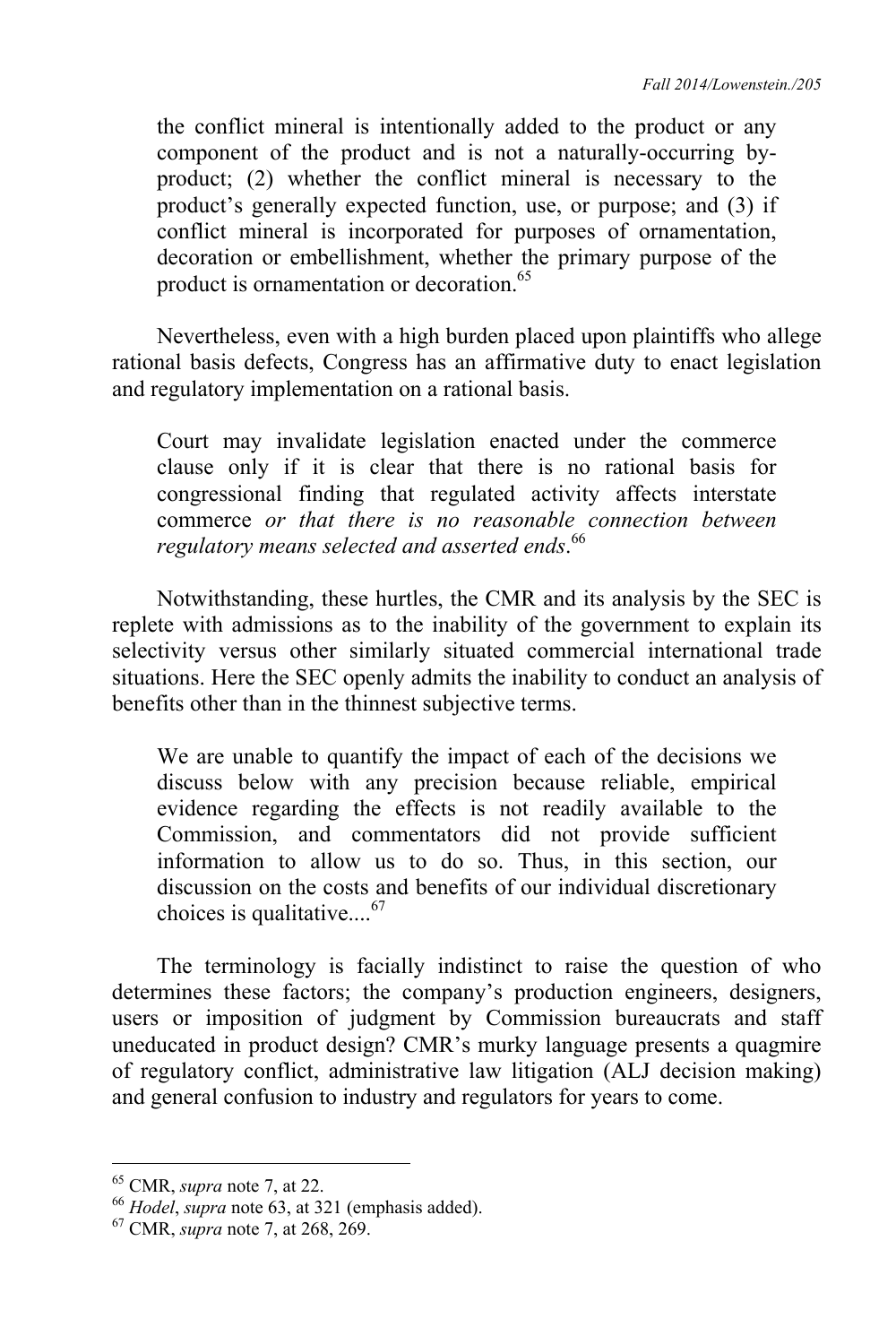#### *206/Vol. XXIV/Southern Law Journal*

 $\overline{a}$ 

Ultimately, the deficiencies posed by CMR in the totality of circumstance would force either the SEC or some judicial process to go essentially beyond the statutory text to give operational meaning to the rule. That is a line of "overreach" historically eschewed by the Supreme Court. As Justice Cardozo articulated in *Great Northern Railway*, "We have not traveled in our search for the meaning of the lawmakers, beyond the borders of the statute."<sup>68</sup>

Because material terms within CMR are so vague, the rule is exposed to great risk of failing the test of constitutionality. To be sure, federal courts have set a high bar asserting a due process violation under the legal *doctrine of vagueness*. "Uncertainty ... is not enough for [the commercial regulatory statute] to be unconstitutionally vague; rather, it must be substantially incomprehensible."<sup>69</sup>

The legal threshold, however, for "void of vagueness" would certainly suggest that a rule which is vastly incomprehensible to the regulatory agency itself and thus to the industry regulated runs substantial risk of a successful constitutional challenge.

To be fair, the SEC in its announcement and review of the rule certainly implies throughout that CMR had been imposed on the agency and admits to its challenges and lack of preparedness in carrying out this Congressional mandate. As such, the SEC itself unilaterally held up implementation of the rule and reporting until 2014 and established a phase-in period, perhaps in hopes Congress, itself would revisit the propriety of the issue or repeal the rule altogether prior to that date and spare the agency its negative operational and legal impacts. The SEC's delaying action, itself. is questionable as the statute gave it no authority to do so.<sup>70</sup>

## E. *Costs and Undue Burden to Business*

What could be the costs of such a rule that is merely "reporting" in nature and what are the true benefits? Is CMR merely a benign disclosure or an undue burden on business? It is here the true potential damage to the competitiveness of industry, ultimately hitting the consumer pocketbook is

<sup>68</sup> United States v. Great N. Ry., 287 U.S. 144, 154, as quoted in Scalia & Garner, *supra* note 64, at 56.

<sup>69</sup> Cotton States Mutual Insurance Co. v. J. O. Anderson 749 F.2d 663 (11th Cir. 1984)

<sup>(</sup>quoting Exxon Corp. v. Busbee, 644 F.2d 1032 (5th Cir. 1981). *See also* A.B. Small Co. v. American Sugar Refining Co. 267 U.S. 233, 239 (1925).

<sup>70</sup>Business Roundtable v. SEC, 647 F.3d 1144, 1153 (D.C. Cir., 2011) (as cited in *NAM* case brief, *supra* note 9).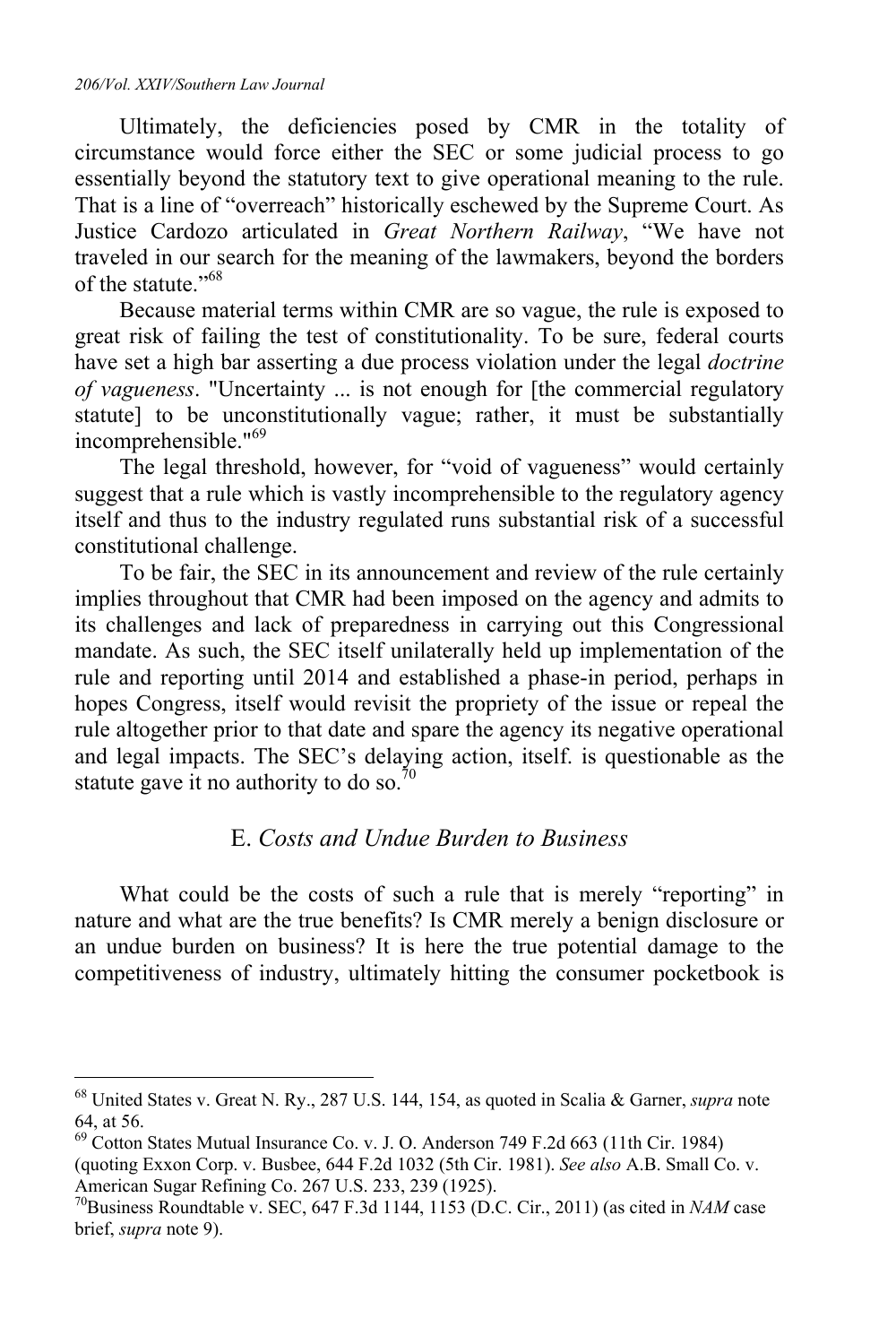demonstrated. As with all federal rules, the SEC is required by law to assess the total cost-benefit impact of new regulations.<sup>71</sup>

Specifically, the SEC is required by the *National Securities Market Improvement Act<sup>72</sup>* to among other things, consider whether an action "will promote efficiency, competition, and capital formation" whenever it is "engaged in rulemaking and is required to consider or determine whether an action is necessary or appropriate in the public interest."73

Furthermore, the SEC has an explicit statutory requirement under the Exchange Act of  $1934^{74}$  to avoid rulemaking that has the effect of obstructing or lessening competition.

The Commission and the Secretary of the Treasury, in making rules and regulations pursuant to any provisions of this chapter, shall consider among other matters the impact any such rule or regulation would have on competition. The Commission and the Secretary of the Treasury shall not adopt any such rule or regulation which would impose a burden on competition not necessary or appropriate in furtherance of the purposes of this chapter. The Commission and the Secretary of the Treasury shall include in the statement of basis and purpose incorporated in any rule or regulation adopted under this chapter, the reasons for the Commission's or the Secretary's determination that any burden on competition imposed by such rule or regulation is necessary or appropriate in furtherance of the purposes of this chapter.<sup>75</sup>

In its final rule, the SEC staff, itself, admitted to an initial deadweight cost to industry of \$3 to \$4 billion with annual compliance cost of \$207 million to  $$609$  million each year thereafter.<sup>76</sup> However, an analysis by what the SEC refers to as the "University Group," a large study conducted by lead econometric researcher; Tulane University, estimated the initial deadweight costs to be \$7.93 billion and compliance costs of \$207 million a year, thereafter.<sup>77</sup> The NAM estimates costs to be \$9 to \$16 billion.<sup>78</sup>

<sup>71</sup> Curtis W. Copeland, *Cost Benefit and Other Analysis Requirements in the Rulemaking Process-CRS Report to Congress,* CONGRESSIONAL RESEARCH SERVICE (August 30, 2011) http://www.fas.org/sgp/crs/misc/R41974.pdf.<br><sup>72</sup> 15 U.S.C. §77b(b) (2012).<br><sup>73</sup> Id

<sup>&</sup>lt;sup>74</sup> 15 U.S.C. §78w(a)(2)) (2012).<br><sup>75</sup> *Id*. at § 23(a)(2).

<sup>&</sup>lt;sup>76</sup> CMR, *supra* note 7, at 302. (In the original rule before comment, the SEC stated the cost to be no more than \$71 million, a far cry from its later admitted calculation). 77 *Id*. at 254. 78 Business Roundtable, *supra* note 70, at 1148-49.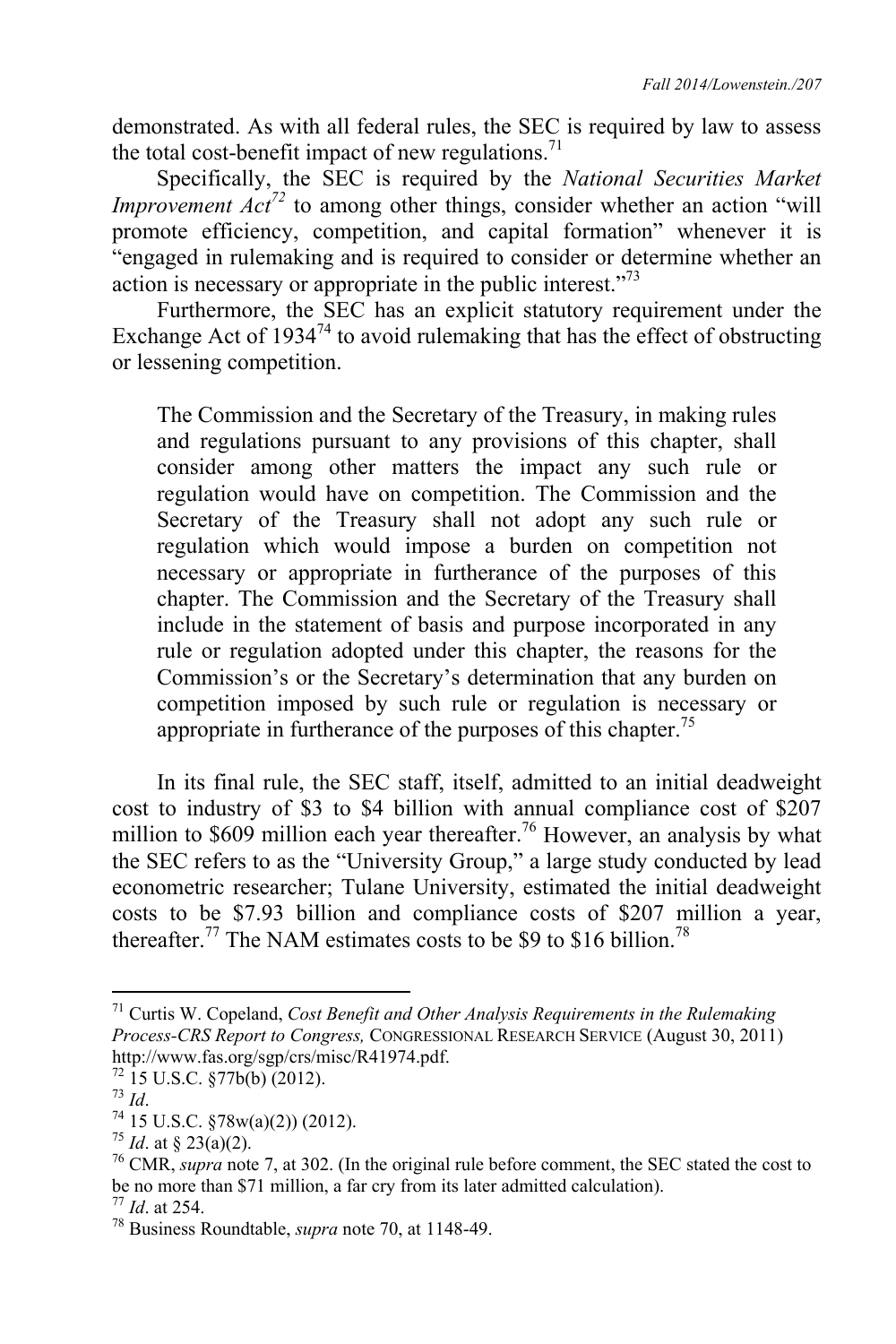#### *208/Vol. XXIV/Southern Law Journal*

Notwithstanding, the statutory requirements of the Exchange Acts to SEC rule making, the Commission, challenged to calculate a cost-benefit of its CMR rule, the SEC admits its inability to qualify benefits for analysis and its lacking the analytic tools of its ordinary mission to do so.

The statute therefore aims to achieve compelling social benefits, which we are unable to readily quantify with any precision, both because we do not have the data to quantify the benefits and because we are not able to assess how effective Section 1502 will be in achieving those benefits. Additionally, the social benefits are quite different from the economic or investor protection benefits that our rules ordinarily strive to achieve.<sup>79</sup>

While the Commission is required by law to assess benefits to costs, it declined to even attempt a quantified benefit calculation.<sup>80</sup> The SEC did, however, conduct an extensive analysis of costs to industry that remain controversial, disputed by industry and academic analysts. In addition to the costs previously mentioned, the SEC rule identified a paperwork burden of approximately 1,400 hours per firm to implement and 700 hours each in subsequent years.<sup>81</sup>

There are many ways to hypothetically demonstrate CMR's impact on firms. We demonstrate here by a simple calculation. Given the Commission's estimated hours and the number of companies subject to CMR, implementation per business represents approximately the equivalent of thirty-five work weeks plus 17.5 work weeks per year thereafter, per capita business. That implies at minimum each affected firm having to hire at last one full time employee each to comply with the rule.<sup>82</sup> Based upon the number of affected firms, the calculation suggests industry would have to divert hiring from productive value-added employment to hiring in excess of 262,000 employees to merely research, file, monitor and produce compliance reports to the SEC on CMR. This does not include the hours and expense of independent commercial audit mandated by the rule.

These costs go somewhere and ultimately they turn up in increased cost of product, reduced quantity (or quality) of product to consumers, or diminished earnings to shareholders. These costs also add to a growing list of incentives for businesses to go private, a trend that could adversely impact capital market efficiency. To the extent they lessen or impede competition,

 $^{79}$  Id. at 243-44 (Part III-Economic Analysis, B. Cost-Benefit).

<sup>&</sup>lt;sup>80</sup> NAM, *supra* note 9, at 33-34.<br><sup>81</sup> Paperwork calculations in agency rulemaking are required by the Paperwork Reduction Act of 1995, 44 U.S.C. § 3501 et. seq.

<sup>&</sup>lt;sup>82</sup> Calculating based on a forty-hour work week.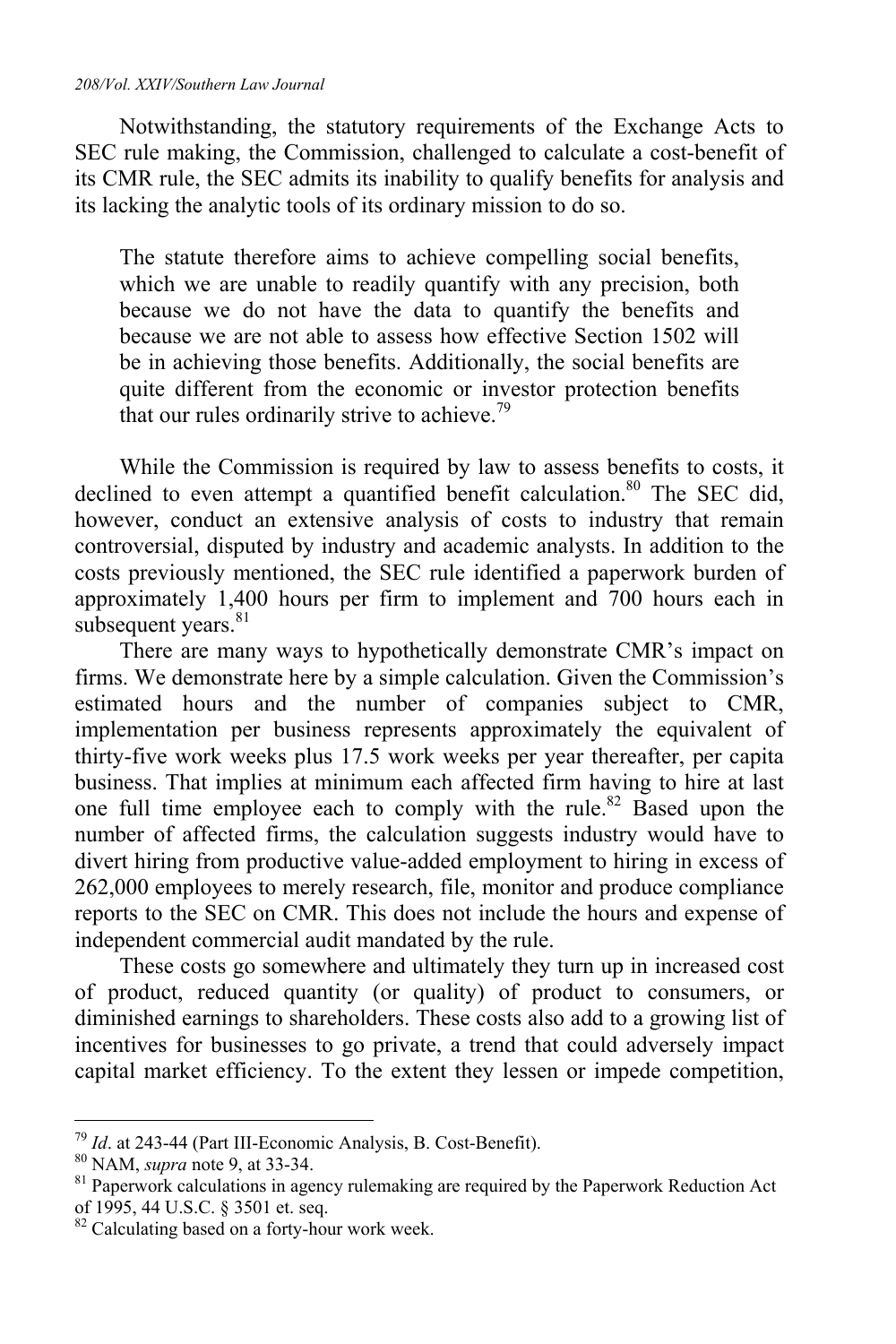consumers also could suffer. One interesting exercise, beyond this paper, is to figure out for example, that cost impact on a common product such as Campbell's soup. The venerable Campbell's produces two billion cans a year.<sup>83</sup>

The "chilling effect" of the CMR is intended to have on users of Conflict Minerals, itself, implicates potential economic unintended consequences. As commentators to the rule noted to the SEC, firms have choices in materials and often time substitutes (all be them more expensive). The rule may trigger a *de facto* boycott of legitimate mineral producers in nations or adjoining countries adversely impacting their economic development, creating unemployment/poverty that feeds new violence and human rights abuses the rule is aimed to stop. Moreover, the substitution of suppliers may shift to mineral sources from nations with demonstrably more adverse human rights records than the DRC.<sup>84</sup>

Finally, as has been seen in advances in technology, the rules artificial inflation of costs provides an incentive for industry to find substitute materials or designs that do not use the conflict minerals at all, at which point, the rule may well become moot, except for the poverty created in once producer nations.

In short the Conflict Minerals Rule and its mandate arises at a time the United States has experienced forty-four months of unemployment in excess of eight percent, slow growth in Gross Domestic Product (GDP), declining personal income, record government deficit spending and growing competitiveness overseas. It comes at a time when the U.S. is attempting to retain manufacturing to stem the decade's long movement of jobs overseas and maintain technological leadership. Consequently, the good intentions of informing the public of trade with DRC portend to be more than offset by loss of jobs and/or reduced competitiveness against non U.S. commercial enterprises.

The nation faces challenges and priorities with limited resources in the regulation of commerce? The public policy question is whether such priority inures to CMR at this time, place and cost. The legality of the rule itself remains problematic, the negative cost implications are huge.

# F. *Fundamental Rights: First Amendment*

To this point we have highlighted potential areas of legal challenge to the Conflict Minerals Rule that arise under various judicial rulings,

<sup>83</sup> Campbells, *Our Company: Soup* http://www.campbellsoupcompany.com/atw\_usa.asp (last visited October 22, 2012). Campbells has long ago shifted away from tin in favor of lined steel cans.

<sup>84</sup> CMR, *supra* note 7, at 18.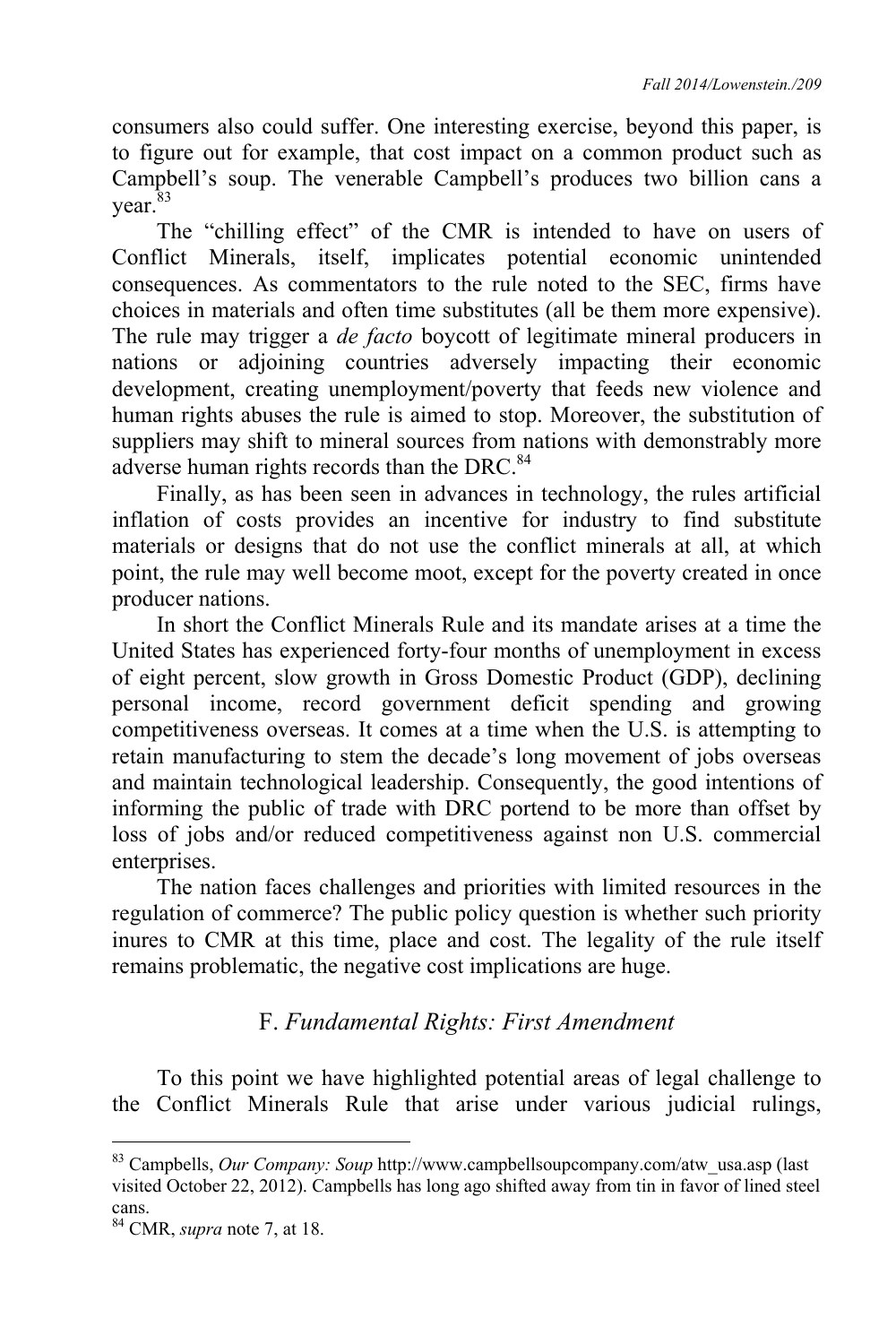requirements of the Administrative Procedures Act, and the Exchange Acts. The final key area represents a most important one and that is where a regulatory rule impinges on fundamental rights guaranteed by the Constitution to its citizens, including businesses.

The First Amendment sets a high bar to government interference and the regulatory rule in question is subjected to the test of *strict scrutiny*  established by the Supreme Court initially under *Carolene Products.<sup>85</sup>* The current Supreme Court despite its differences has been quite firm on the free speech rights of businesses against unreasonable, arbitrary or capricious government interference in commercial free speech rights.<sup>86</sup>

Plaintiffs in the *NAM* case raised for the first time the argument that §1502 in fact compels speech in violation of the Constitution's First Amendment.87 Here *NAM* points out citing *Wooley* that the first amendment protects the right to speak and "to refrain from speaking."<sup>88</sup>

*NAM* further points out that because the regulation requires firms to state whether their products are "DNR Conflict Free or Not," even where the information is unknown, forces a disclosure that has the effect of imposing a "Scarlet Letter," compelling the company to associate or appear to associate with a political group (sic. DNR) engaged in human rights violations.<sup>89</sup> Consequently, the innocent inability of a firm to confirm its metal content was not of DNR origin, *ceteris paribus*, leaves an inaccurate and negative inference in the public and customer's mind that the firm does have DNR content.

*NAM* further states that the compelled disclosures required under CMR are neither factual, uncontroversial or politically neutral. Rather, "they require commercial firms to make statements pregnant with political judgments and connections regarding events in foreign countries."90

Citing the recent *R.J. Reynolds* ruling<sup>91</sup>, *NAM* points out that the CMR is not a regulation preventing misleading advertising nor does it represent a narrowly tailored safety issue that falls within the least burdensome standards of strict scrutiny. Finally, even under an intermediate scrutiny standard, *NAM* asserts the statute and rule fails to "directly and materially advance" a clearly defined, substantial government interest. Rather, the regulatory scheme at

<sup>85 304</sup> U.S. 144 (1938).

<sup>86</sup> For example among others, *see* Citizens United v. SEC, 558 U.S. 310 (2010); Sorrell v. IMS Health, Inc., 131 S. Ct. 2653 (2011); Liquormart, Inc. v. Rhode Island, 517 U.S. 484 (1996), Bad Frog Brewery, Inc. v. New York State Liquor Authority, 134 F.3d. 87 (2d Cir. 1998). 87 NAM, *supra* note 9 "Opening Brief of Petitioners" Document #1415549, January 16, 2013,

at 52. (Hereafter referred to as "NAM Brief").<br><sup>88</sup> *Id*., citing Wooley v. Maynard, 430 U.S. 705, 714-15 (1977).<br><sup>90</sup> *Id*. at 53. 91 R. J. Reynolds Tobacco Co. v. FDA, 696 F.3d 1205 (D.C. Cir. 2012)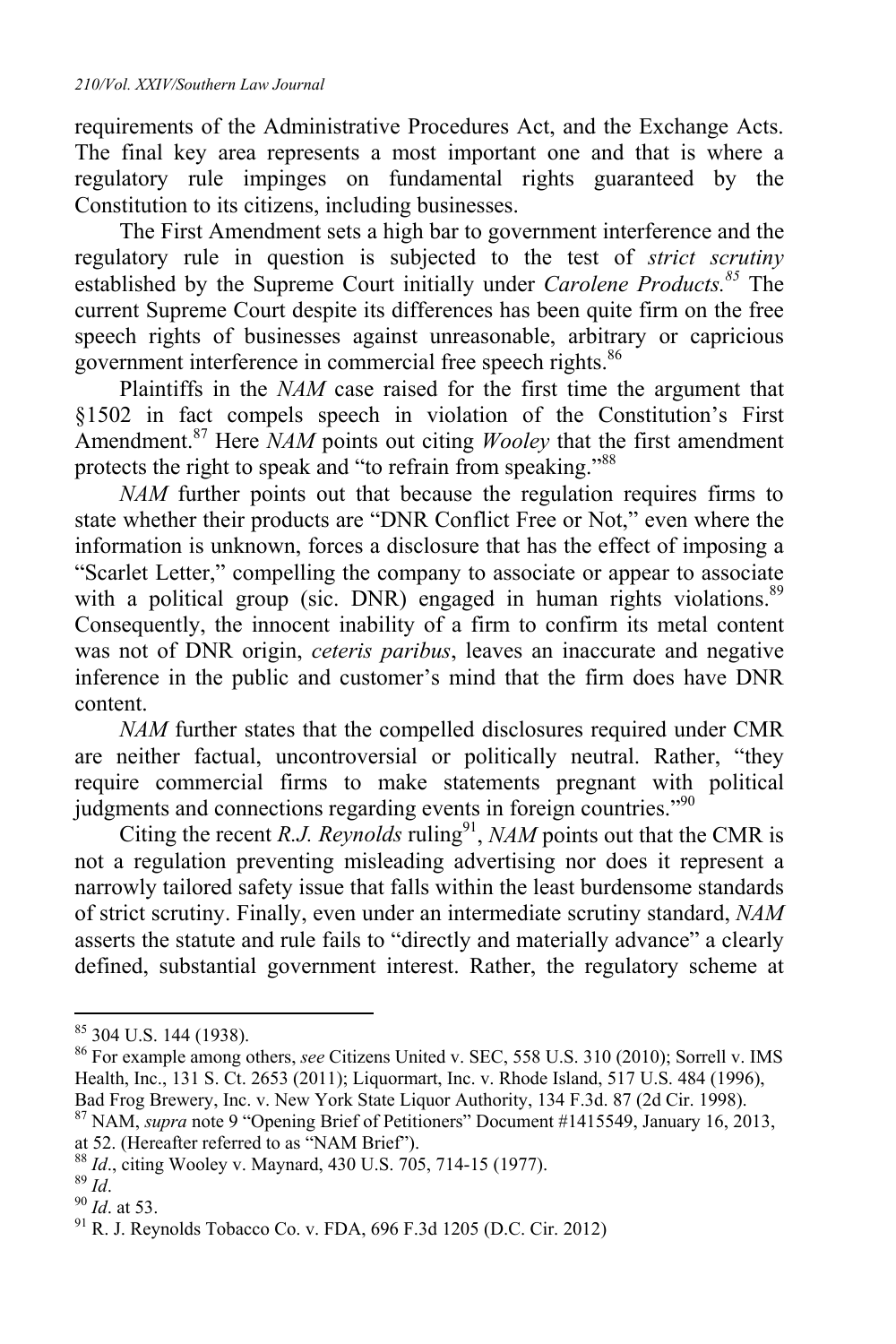best provides an ineffective, remote support for a generalized governmental purposes.<sup>92</sup>

It is important to note again that while §1502 presents complex, expensive reporting, it does not bar trade with DRC nor the use of conflict minerals that originate there. This key factor belies a government argument of "compelling state interest" under strict or intermediate scrutiny. That is, if the situation were so compelling, trade would be outright banned as Congress does with North Korea, Cuba, Iran and other non-human rights compliant nations.

[T]here are many far less speech-restrictive (and more direct) ways the government could pursue its goal of benefitting the DRC. Most obviously, the government could pursue political and diplomatic means. As dissenting Commissioner Gallagher remarked, "I am not a foreign or humanitarian policy expert, but it seems to me that taking the fight directly to the warlords would be a much more effective process than waiting and hoping for some positive trickledown effect attributable to new SEC reporting requirements under section 1502<sup>93</sup>

The Conflict Minerals Rule under these circumstances appears to breach the important line of First Amendment jurisprudence, compelling political speech that is both burdensome, inaccurate and stigmatizing, in this case to impacted businesses.

# **III. UNINTENDED CONSEQUENCES TO HUMAN RIGHTS**

At the end of the day, what has been accomplished? After all Congress' entire exercise in enacting §1502 and delegating to the SEC alleges a singular purpose; to help eradicate the income to only those mines supporting the armed gangs responsible for corruption and wrecking havoc in human rights in the DRC. On this point, there is scant evidence that the law as constituted will have any positive effect and more likely than not, the contrary.

As analysts have pointed out, were the rule fully implemented human rights would not only not be improved in DRC but perhaps even worsened. As pointed out in the *NAM Brief*, the World Bank estimates 16% of the DNC's population (approximately 10 million people) depend on its mining industry. In gold production, for example, nearly all DRC gold is produced

<sup>&</sup>lt;sup>92</sup> NAM Brief, *supra* note 9, at 53-54.<br><sup>93</sup> *Id.* at 54 (citations omitted).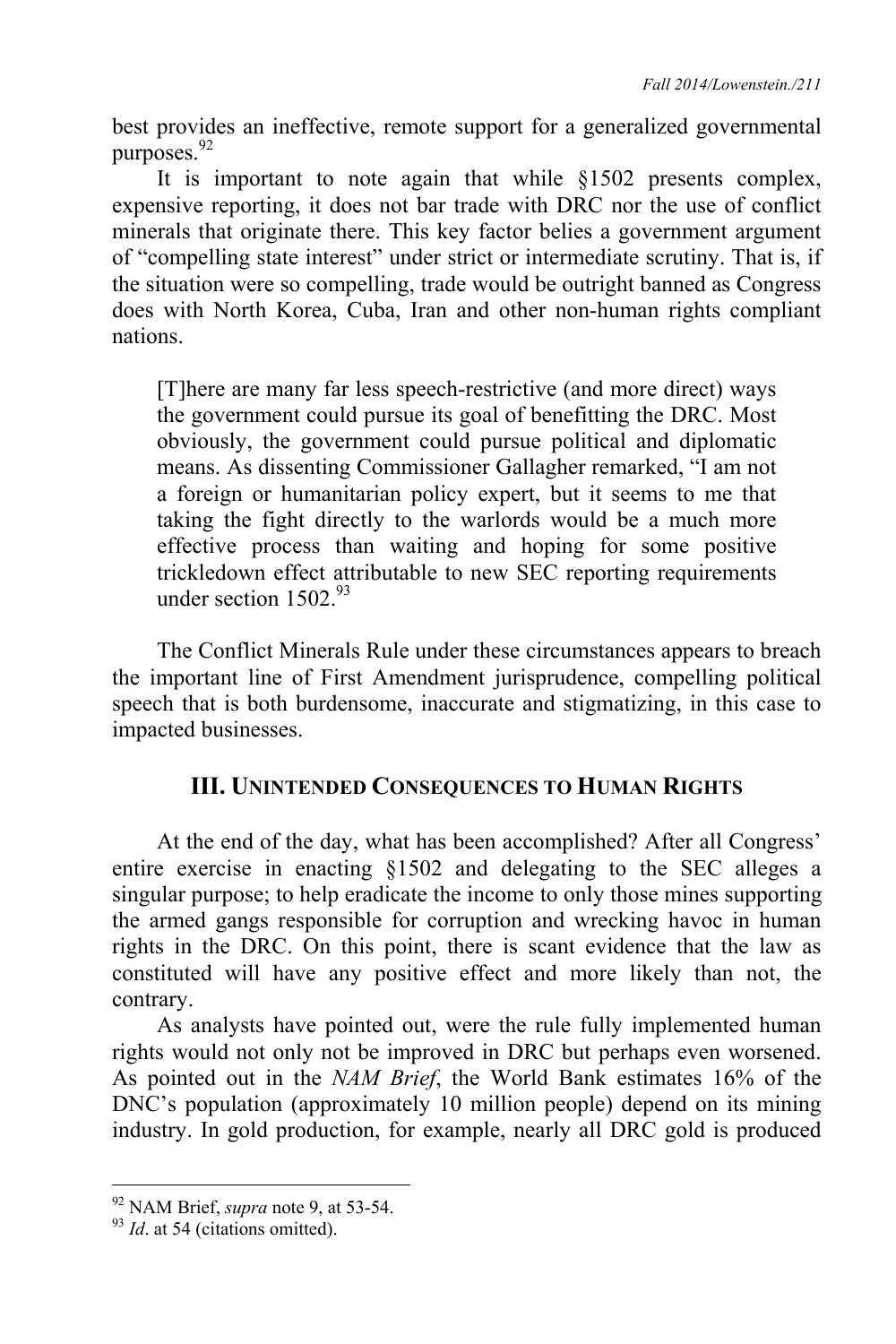by artisanal miners. These small scale mines are legitimate businesses at risk of losing business and employment. Accounting and trade in Central Africa is not precise enough to differentiate the legitimate DRC mines from those supporting the illegitimate armed gangs afflicting human rights abuses.<sup>94</sup> Consequently, the chilling effect placed by the CMR rule on trade in the region creates a *de facto* embargo that irreparably creates hardships on innocent Congolese citizenry. To the extent this creates more poverty, greater human suffering will occur. This also extends to innocent adjacent nations such as Tanzania that are not part of the human rights issue (while not including nations such as Zimbabwe which is a major human rights abuser).  $95$ The GAO is currently studying these on-the-ground impacts.

Secondly, borders of the DRC and adjacent nations are extremely porous. It is relatively easy for the operators of suspect mines in the DRC to disguise mine origin or otherwise smuggle these metals across border in ways that are indistinguishable. Metals are raw commodities undifferentiated normally by place of origin. In fact it is stated that nearly 100% of Congo's gold is already smuggled.96

A significant factor present may be the rule's future impact in causing businesses to find substitute materials. For example, a substitution of tin by another equally viable metal or alloy would drop the world demand for that metal and its price. The effect would not be felt exclusively in the DRC. Rather, it would negatively impact many other third world nations in which U.S. policy is involved in advancing economic development. Emerging nations in Asia, South America and Africa could see their economies plunged into more economic distress resulting in political instability, violence, and violations of human rights; precisely opposite the intentions of Congress.

Crushing the open market for minerals achieves the opposite of Section 1502's stated aims. Creating a permanent *de facto* embargo would permanently deprive many miners of their livelihoods, make them more likely to join armed groups, and harm communities that have thus far resisted being taken over by armed groups. Creating a permanent *de facto* embargo would also entrench the smuggling of minerals out of the DRC, where they will either be falsely labeled as originating elsewhere, or will be sold to buyers indifferent to provenance.<sup>97</sup>

 $\overline{a}$ 

<sup>94</sup> *Id.* at 17.<br><sup>95</sup> *Id.*<br><sup>96</sup> *Id* at 18.<br><sup>97</sup> Expert Amicus Brief, *supra* note 25, at 25.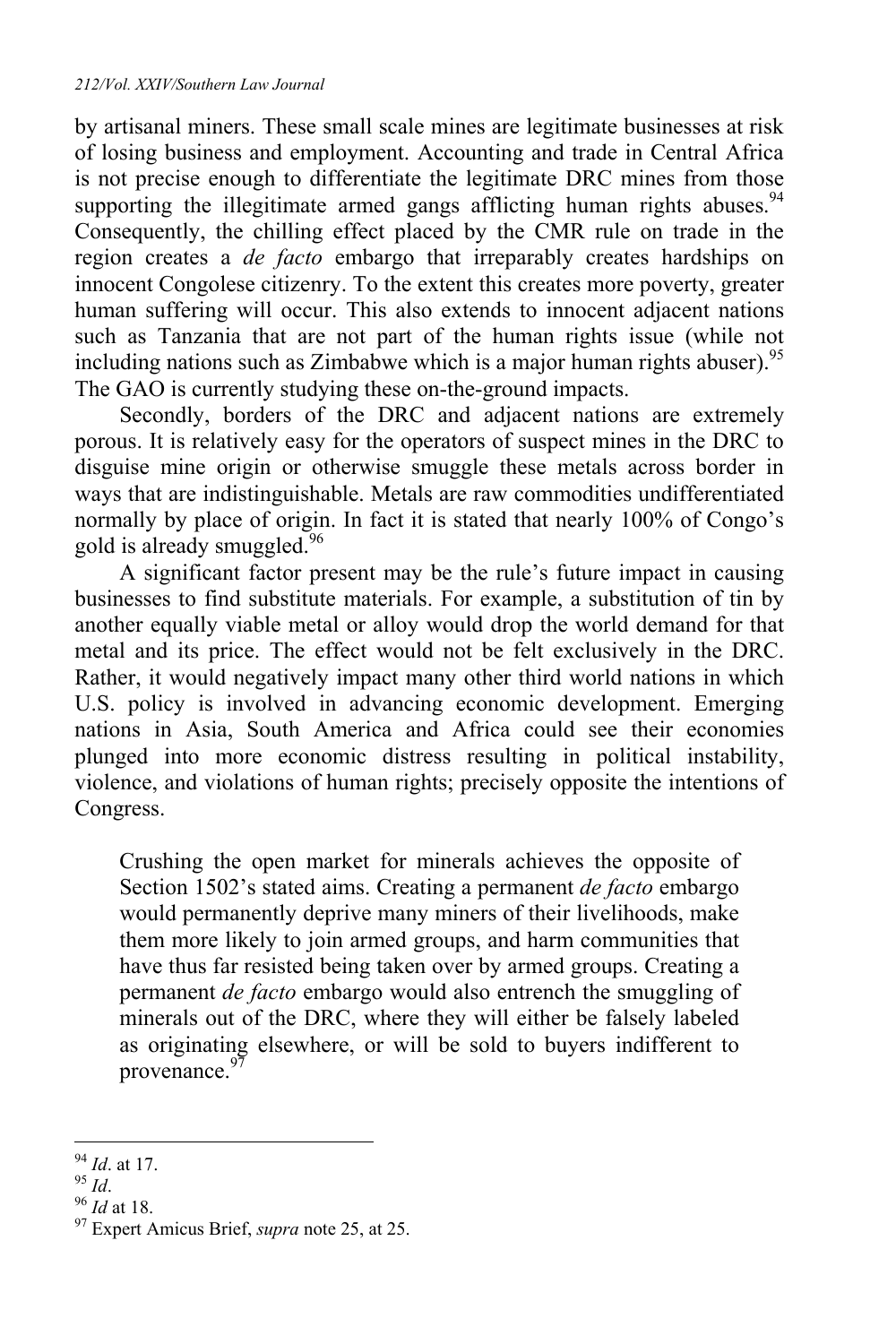Economic sanctions have historically proven to be problematic in their enactment and implementation. This is because the effectiveness of trade restrictions can be offset by extreme deleterious effects to the trading nation imposing the restriction. The restriction or ban on imports is generally referred to in law as an "embargo." This is differentiated by the affirmative use of force to cut off all trade of necessities and commerce of any kind, known as a "blockade," which in international law is an act of war.  $98$ 

Where the restricted target nation is small, of little to no threat to the U.S. or does not possess rare commodities in high demand, the restriction can have minimal domestic U.S. impact. On the other hand, if the U.S. and its industry depend on the target nation's commodity the opposite effect can occur. Hence, bans on trade with North Korea and Cuba have little to no major impact on the U.S. The ban on trade with Iran, a major oil producer, is totally mitigated by major U.S., North American and other international sources.

Two examples from U.S. history make this point. In response to British acts of seizing U.S. merchant ships on the high seas and impressing U.S. seaman in the early 1800's, President Thomas Jefferson and Congress passed the Embargo Act of 1807.<sup>99</sup> The law effectively banned all imports of goods from Great Britain. While in theory this would compel a change in the bad acts of the English and perhaps stimulate domestic economic development in our still fledgling republic, the effect was precisely the opposite. The law caused extreme economic damage to the U.S. economy including shortage of goods, dislocation of employment, wages and inflation.100 Without the modern tools of enforcement technology, smuggling of English goods at inflated prices was rampant across the border with Canada and through transit from Central and South America. The U.S. Treasury at the time its revenue primarily dependent on customs duties, suffered major revenue loss. To stem further economic damage Congress repealed the law two years later  $(1809).$ <sup>101</sup>

A more modern example was the precursor to World War II, the United States embargo against the Imperial Empire of Japan. President Franklin

 $98$  U.N. Charter, art. 42. Also see, famous blockades in history include the British blockade of French ports 1810-1814 during the Napoleonic Wars, and, the U.S. Naval blockade of the ports of Southern States (e.g. Charleston, S.C., Wilmington, N.C., Hampton Roads, V.A., etc.) during the Civil War 1961-1865.

<sup>&</sup>lt;sup>99</sup>2 Stat. 451 (1807).

<sup>100</sup> Douglas A. Irwin, *The Welfare Cost of Autarky: Evidence from the Jeffersonian Trade Embargo 1807-09,* 13 REV. OF INT'L. ECON. at 631-645(2005). (Author's note: The word "autarky" means the quality of being *self-sufficient*, in this context meaning economic selfsufficiency without dependence on international trade.)

<sup>101</sup> *See* John Meacham, THOMAS JEFFERSON: THE ART OF POWER, *Chapter 38: This Damned Embargo*, at 426-436, (Random House, 2012); Lawrence S. Kaplan, *Jefferson, the Napoleonic War, and the Balance of Power*, 14 WM. & MARY Q.,at 196-217 (1957).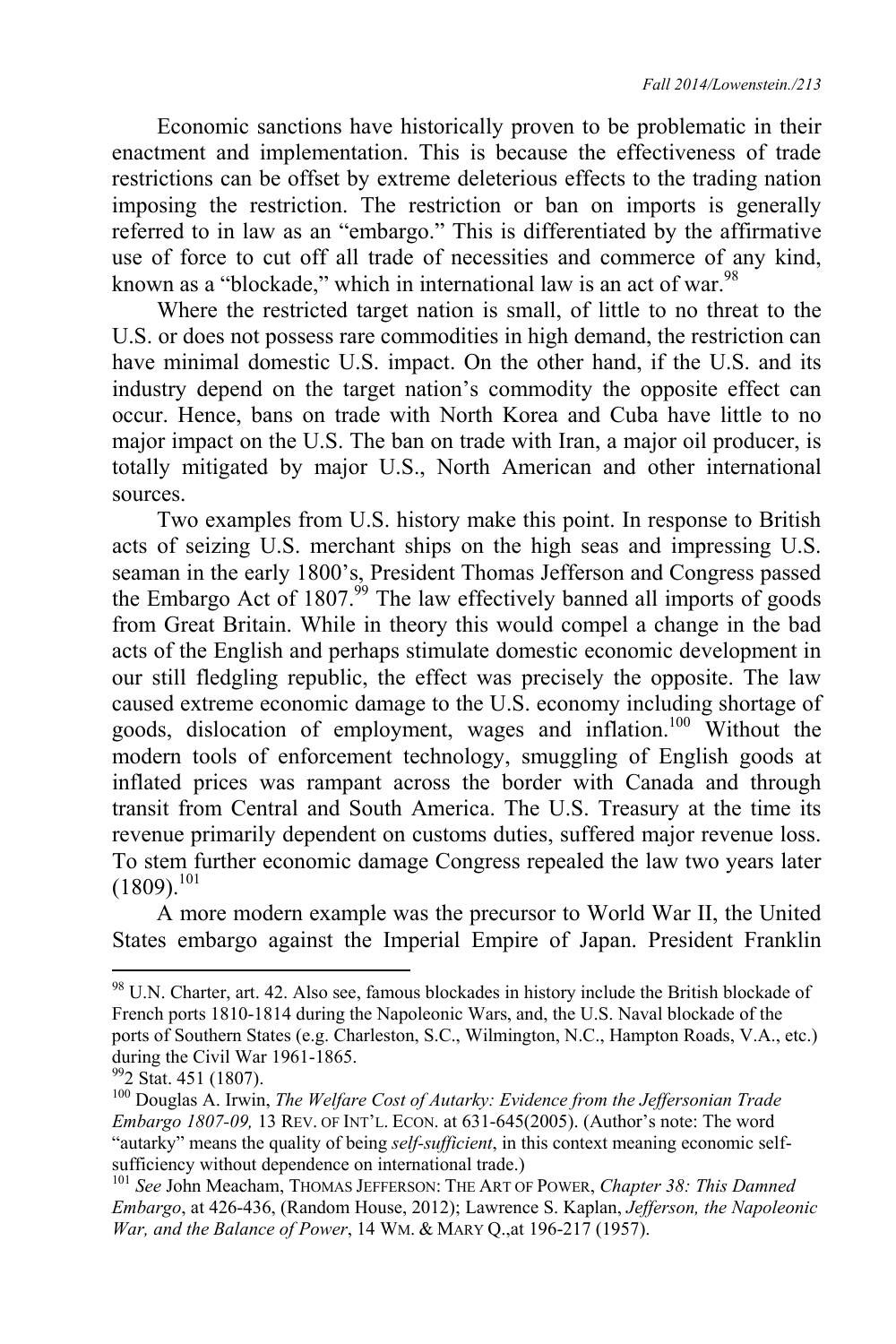Roosevelt and Congress's response to Japan's invasion of Manchuria, China and its human rights atrocities was the Export Control Act of  $1940^{102}$ Originally halting the trade in airplanes, parts, machine tools, oil, metals, rubber and petroleum products, the law was later expanded to exclude all trade.103 Japan at that time derived 90% of its trade from imports and faced devastating economic effects. Most historians today view the embargo as the key trigger to Japan's decision to attack the U.S. at Pearl Harbor, December 7, 1941, and the U.S. entry into World War II.<sup>104</sup>

Because the use of an embargo poses such extreme risks both economically and potentially to national security, it is not to be engaged lightly and certainly not within the bowels of an unrelated massive financial industry regulatory bill. Nevertheless, the Conflict Minerals Rule poses just such economic risks to the general welfare of U.S. industry and manufacturing. Rather than directly addressing the issue of a trade estoppel in conflict minerals, Congress by its stated intent seeks to establish what amounts to a *de facto embargo* on the D.R. Congo and its adjoining nations. Experts in their amicus brief in the NAM case have raised this issue:

Even the highly sophisticated companies that have participated in the OECD's due diligence pilot program have reported "an increasing number of their customers requesting the exclusion of minerals coming from the [eastern DRC] due to the SEC Final Rule, which in their view creates increased cost and public disclosure," and that the SEC's rule is the primary incentive for companies to stop sourcing from the region. $10^5$ 

Though they pose no direct military threat, these countries control vast deposits of not only the targeted conflict minerals but other strategic natural resources on which the U.S. and its allied nations depend. These resources are also of value to nations which the U.S. and its allies oppose. The affected nations and more broadly the Organization of African States are presented with a demonstrably discriminatory law that isolates the continent of Africa while ignoring like practices by nations elsewhere in the world. That such suspect classification in the context of history would be interpreted as racial is a foregone conclusion.

CMR has consequently set the stage for potential damage to U.S. foreign policy and diplomacy in an important emerging world sector. To the

<sup>&</sup>lt;sup>102</sup> 54 Stat. 714 (1940).

<sup>&</sup>lt;sup>103</sup> 56 Stat. 463 (1942) and 58 Stat. 671 (1945).<br><sup>104</sup> *See* John Toland, The Rising Sun: The Decline and Fall of the Japanese Empire (Random House Reprinted Ed., 2003).

<sup>&</sup>lt;sup>105</sup> Experts Amicus Brief, *supra* note 25, at 23-24 (citation omitted).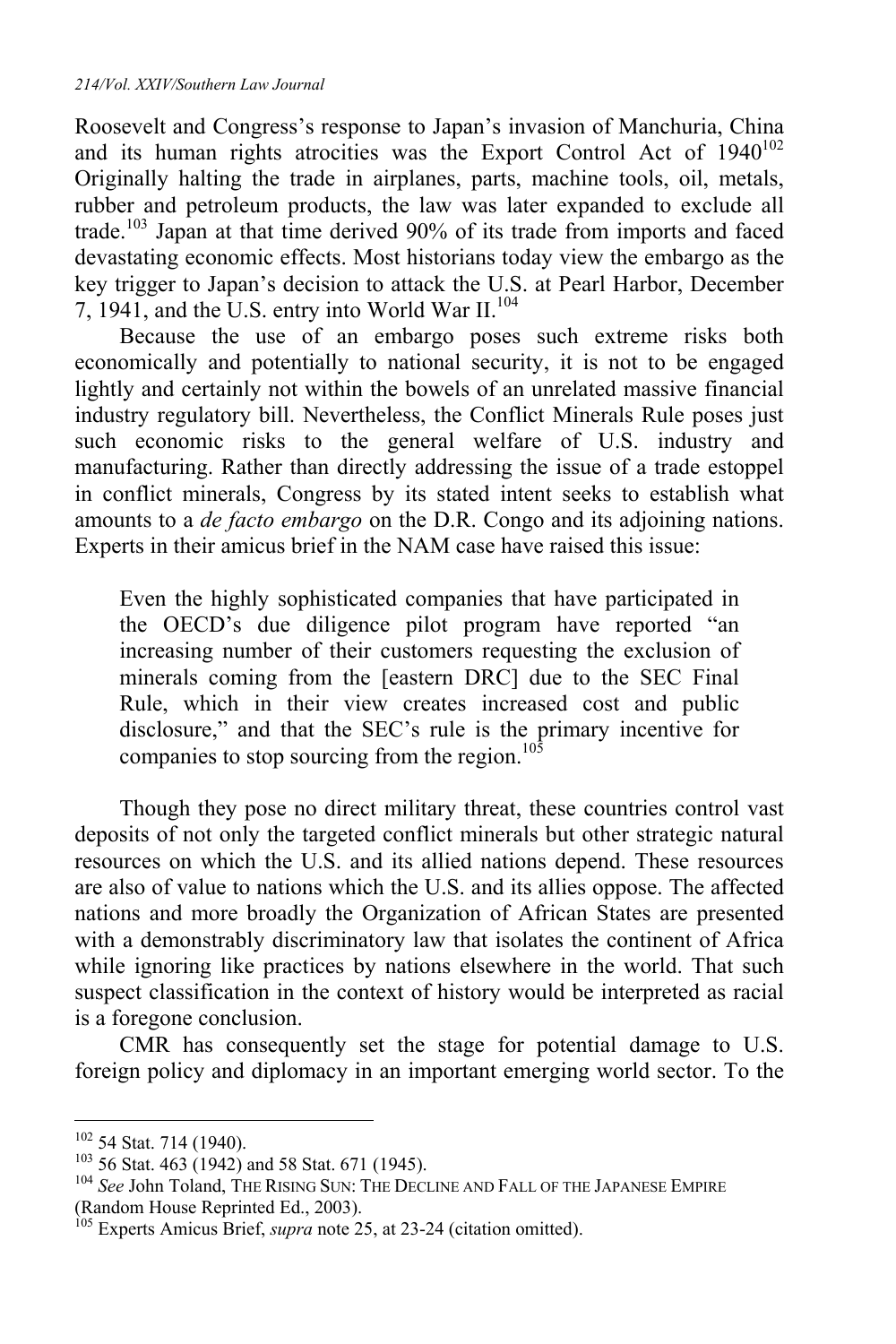extent the policy causes nations adverse to Western interests to exploit these resources, including fostering para-military activities serving to de-stable democratic African governments,<sup>106</sup>this then posits, perhaps one of the most serious of unintended consequences of CMR. That is, Congress unwittingly opening a *Pandora's Box*, exposing significant national foreign policy and national security risks to a regulatory agency completely devoid of mission, experience, knowledge, professional competence and demonstrably unprepared to engage in foreign policy and national security matters.<sup>107</sup> Could there be any greater example of irrationality *per se* using the rational basis test to federal courts?<sup>108</sup>

Finally, both Congress and the SEC ignore the deleterious impact downstream on the American consumer. Whether one accepts the SEC's estimated cost of the CMR or those of academic and industry analysts, the billions of dollars of compliance cost come from somewhere and that is the price of goods to U.S. consumers. Moreover, the rule establishes in effect a government-sanctioned unfair trade practice, in that it structurally imposes high costs on public corporations, not equally imposed on similarly situated private and government corporations. To the extent these differences impact prices; public firms face deleterious effects which at the extreme can lead to layoffs, offshore relocation or business failure.

Already coming out of the deepest recession since the 1930's and facing anemic growth in GDP, the deadweight costs of CMR pass through the supply chain and into every product affected. Hence, it works precisely against both Congress and the President's goal to advance the American economy, provide price stability and advance employment, particularly in domestic manufacturing.

 $106$ Witness the ongoing 2013 civil strife in the Republic of Mali by Anti-Western Islamic terrorist groups. *See* Steven Erlanger, *French Intervention in Mali Raises Threat of Domestic Terrorism, Judge Says,* N.Y. TIMES, February 23, 2013,

http://www.nytimes.com/2013/02/24/world/europe/french-intervention-in-mali-raises-threatof-domestic-terrorism-judge-says.html?pagewanted=all&\_r=0.<br><sup>107</sup> Expert Amicus Brief, *supra* note 25, at 24-26.

<sup>&</sup>lt;sup>108</sup> The CMR raises another issue in longstanding debate over constitutional separation of powers and U.S. Presidential authority over foreign policy and national security. The U.S. Securities and Exchange Commission is an independent regulatory agency, not under the direct control of the Executive Branch. The Secretary of State, Secretary of Defense, and National Security Advisor serve at the pleasure of the President and carry out the President's foreign policies. Hence, §1502's delegation of "rulemaking," impacting U.S. foreign policy may well be viewed by those subscribing to the "executive primacy" interpretation of constitutional power over foreign and national security as an improper, if not illegal, delegation by Congress. This is another problematic issue for further research beyond the scope of this paper. For a more full discussion of the constitutional issue *see* H. Jefferson Powell, *The President's Authority over Foreign Affairs: an Executive Branch Perspective*, 67 GEO. WASH. L. REV. 527-76 (1999).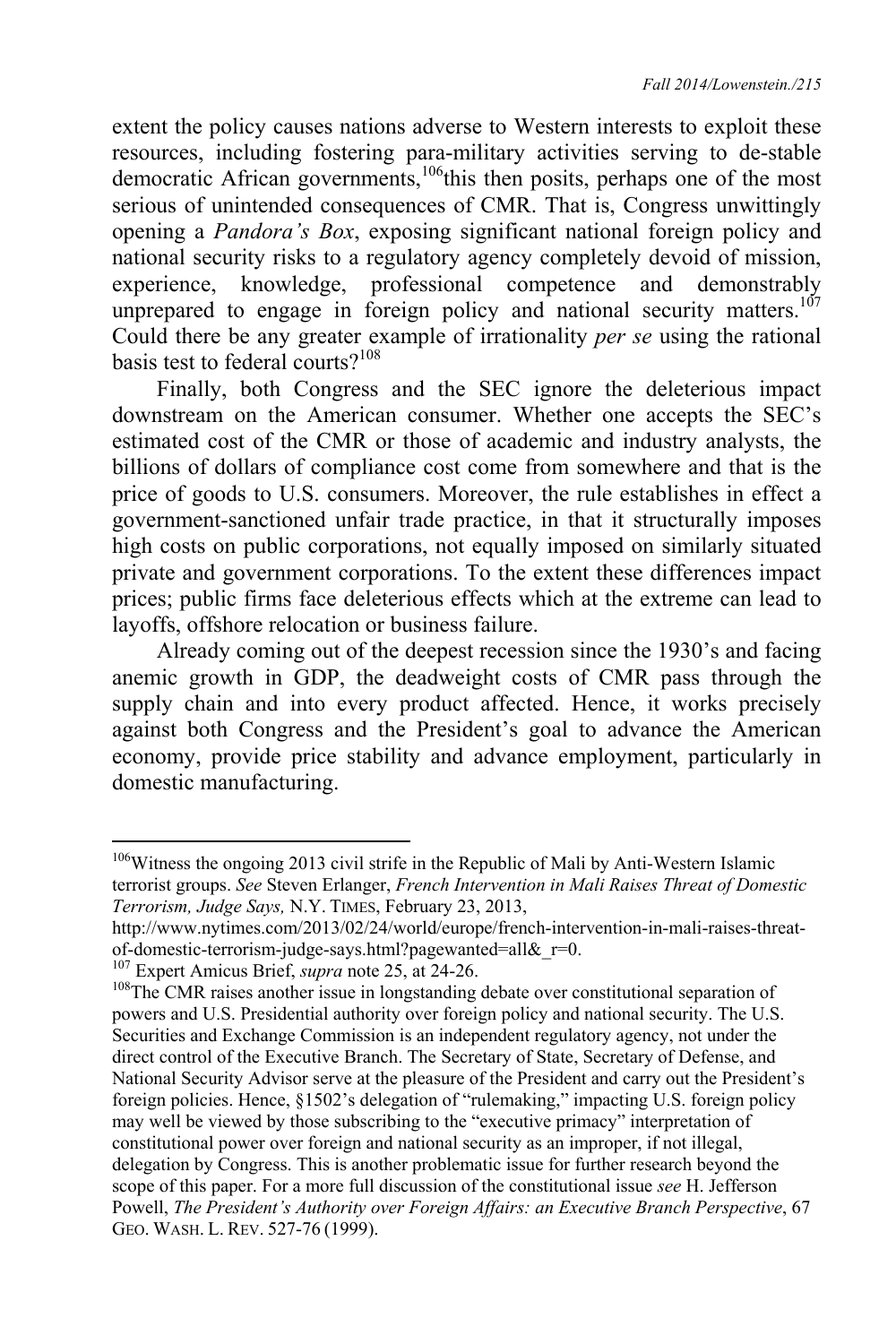$\overline{a}$ 

Closely related to the cost imposition on industry is the increased cost to the SEC which in a government era of austerity will be forced to make choices on enforcing and administering CMR with its numerous complications versus carrying out its primary mission of regulating the public securities markets. Given that conflict of resource allocation, agency attention to CMR in all likelihood will be relegated to the back burner, but having in the process forced industry to expend billions of dollars to no good outcome.

## **IV. SUMMARY AND CONCLUSIONS**

The Dodd Frank-Conflict Minerals Rule (§1502) was enacted with good intentions and laudable purposes. Nevertheless, it is already proving to be a classic example of the *Law of Unintended Consequences* in government commercial regulation at work. Fostered inappropriately on a regulatory agency ill prepared to implement it, placing extraordinary dead weight costs on industry, compromising free speech rights, poorly articulated for compliance, and operationally unintelligible in many respects, the rule ultimately imposes more damage on regulators and industry than any demonstrable (or even cognizable) benefit to the public. Indeed, the rule itself may well unintentionally produce precisely the opposite of the desired effects.

The *NAM* case will provide the first major appellate review of the both the statute and SEC rulemaking on the subject. But *NAM* will only be but one of a host of new cases that will proceed through the trial courts and into the appellate courts. We may well see CMR become the poster child for the "Rational Basis Test" invalidation of irrational government regulatory rulemaking.

The great danger of the promulgation of the type of regulation represented by CMR, of course, is that unchecked, Congress may structurally expand this technique of commercial law and regulation to include the panoply of the other 118 elements of the Periodic Table<sup>109</sup> and designate the *bad actor nation du jour* for business reporting and regulatory scrutiny.

Today it is the conflict minerals from DRC. What element and nation will be next, to what end and what political purpose? In a global marketplace this risks a legal and regulatory morass of grand proportions which takes the eye of industry and government off of growth and full employment of its

 $109$  The PERIODIC TABLE is a tabular display by science of all identified chemicals and elements by their atomic weight in the universe discovered to date. The current table contains 188 elements although some scientists indicate the actual number may be as high as 122. *See* "Periodic Table" http://www.chemicool.com/.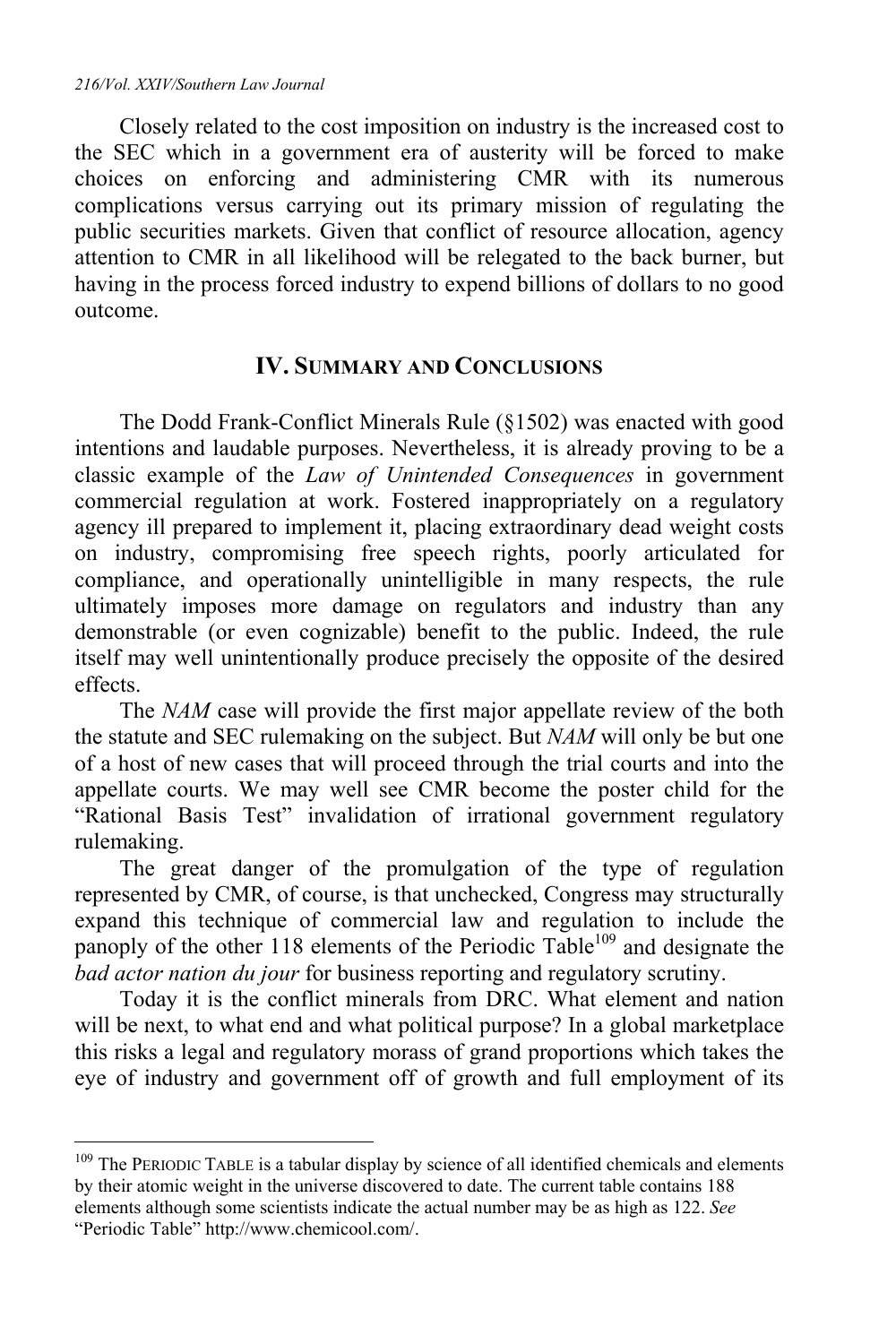citizenry. There is a limit to cost impositions by Congress on industry recognized by the courts. "[N]o legislation pursues its purpose at all costs."<sup>110</sup>

Congress, itself, has demonstrated that it cannot and does not act in a timely capacity to remove a "reformed" nation from such scrutiny, leaving the country of origin and its commercial users in cost, trade and regulatory limbo. In fact §1502 contains no mechanism for the SEC, Secretary of State or President of the United States to extinguish the rule in a timely manner on the day when DRC miraculously rids itself of armed gangs, reforms itself and joins the "legitimate" Commonwealth of Nations.

 As but one case in point, Congress' famous *Jackson-Vanik Amendment* of 1974 was enacted to deny "most favored nation status" to the Soviet Union and its communist eastern block nations ("Warsaw Pact"), then blocking immigration of its citizens who desired to leave for religious or political purposes.<sup>111</sup> The Soviet Union, Berlin Wall and communist east bloc nations all disappeared into the pages of history over twenty-five years ago, yet in the year 2013, Jackson-Vanick remains on the books; a continuing impediment to relations and trade with the current Russian Republic.

Regardless of political inclinations, there is a clear public policy expectation that commercial regulations promulgated have public value, are implemented effectively, and represent the least intrusive necessary to accomplish the public purpose. Such tests of scrutiny have well established precedent in U.S. law. Both the statutory language of §1502 and the promulgation of CMR implementation raise material questions of whether the government meets the test of providing a "narrowly tailored" approach to a compelling government interest. More importantly, the rule appears to severely fail the test of establishing the "least restrictive means" of implementing that interest.<sup>112</sup> The public and public policy imperative was not heard.

The Conflict Minerals Rule reveals yet again a common observation that corporations make for poor foreign diplomats as government makes poor business managers. No one countenances the behavior of human rights abusers in the DNC or any other world nation. It is a constant struggle of compassion and American leadership to address them. On the other hand, we do no favors to the people of those nations, nor our own citizenry by jeopardizing our own economic welfare on speculative mechanisms of dubious impact to address these issues.

The proponents of Dodd-Frank's Conflict Minerals Rule may have heard a *stanza* of special interest groups or the *tune* of their own

<sup>110</sup> Rodriguez v. United States, 480 U.S. 522, 525-26 (1987).<br><sup>111</sup> Trade Act of 1974, P. L. 93-618, §401, Title IV.<br><sup>112</sup> *See* Cent. Hudson Gas & Elec. Corp. v. Pub. Serv. Comm'n, 447 U.S. 557 (1980); U.S. v. Carolene Products, 304 U.S. 144 (1938).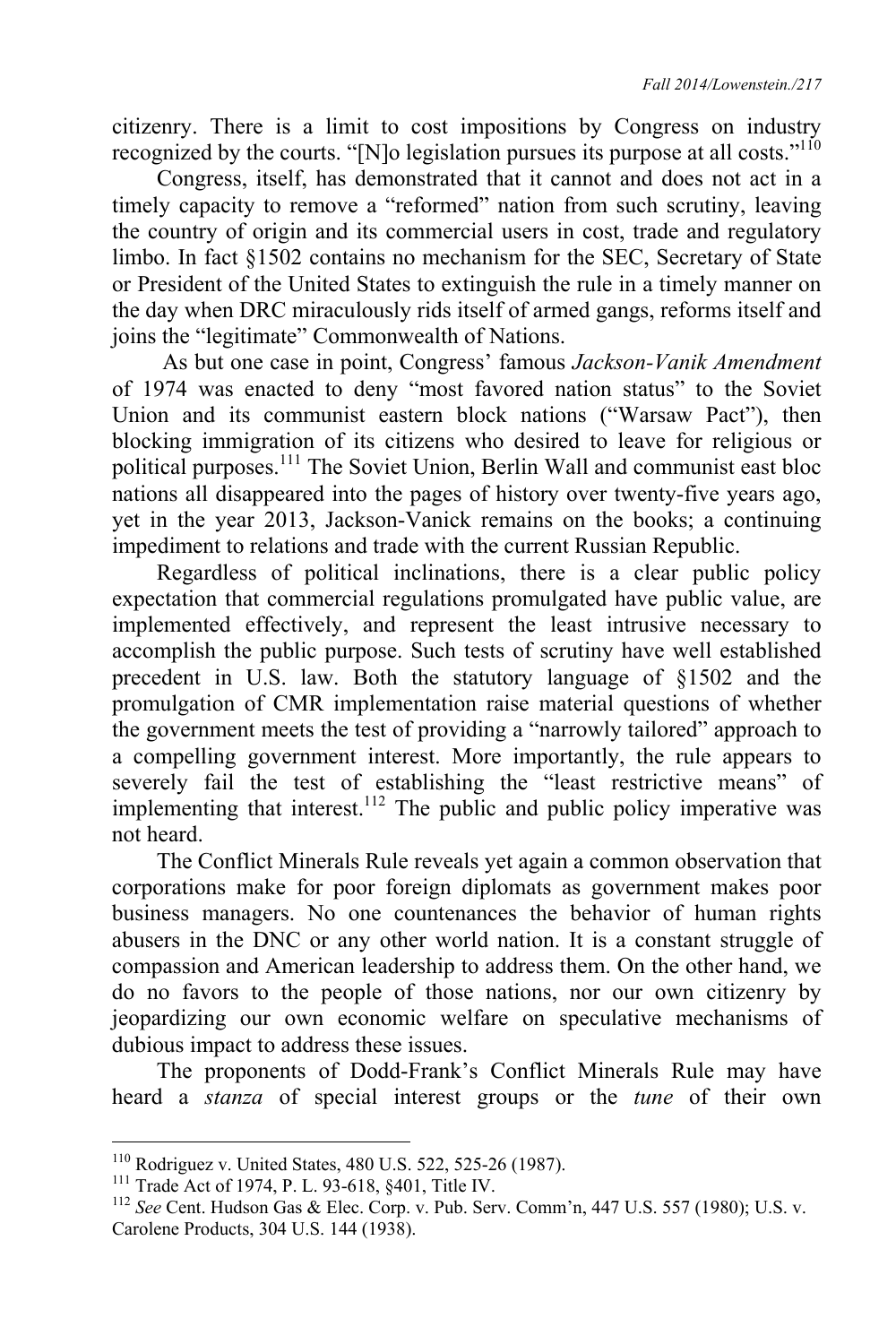humanitarianism, but not the entire public policy *symphony* by American voters. Regardless of political inclinations we live in an era of limited resources to support government regulation. There is broad consensus that where government regulation exists it should be for a compelling purpose, rationally crafted in its implementation to be both effective and economical.

What Congress failed to hear and failed to heed was the, march of American citizenry of all stripes; bipartisan that overall melody might be. In so doing Congress Conflict Mineral Rule stands as yet a prominent representative symbol of a *tin ear of government regulation.*